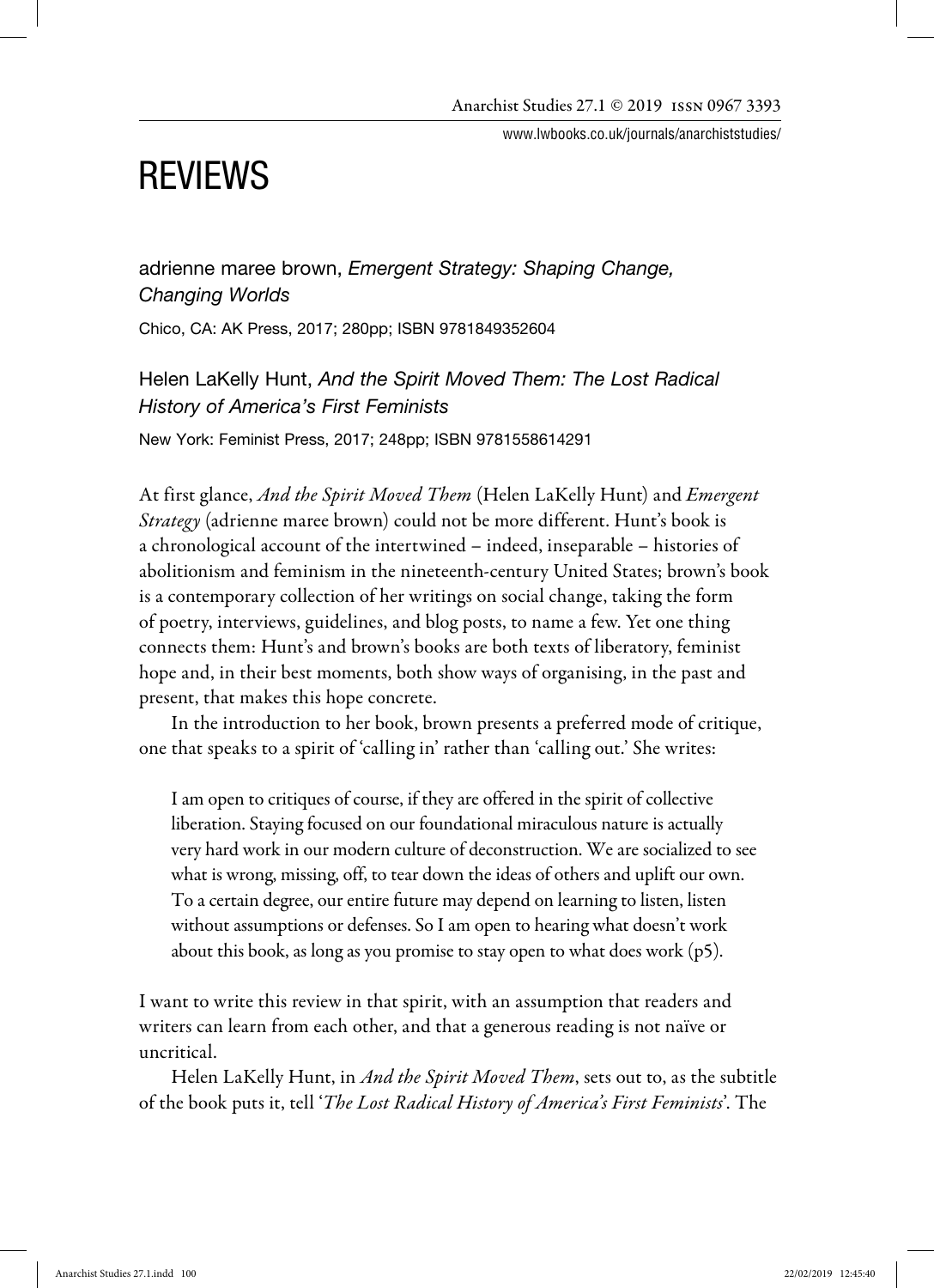history of feminism in the United States, Hunt argues, goes back further than usually acknowledged, and interracial anti-slavery work was central to the development of a feminist movement. She points to the Anti-Slavery Convention of American Women, held in 1837, as 'the first national women's conference in the United States' (p50), and considers the efforts leading up to the organising of this convention as decidedly feminist. In chronicling the early women's abolitionist movement, Hunt pinpoints three principles 'that could be relevant for our global women's movement today'  $(p4)$ . The first two would surely speak to many anarchist organisers and thinkers: 'The abolitionist feminist movement […] was inclusive – across race, class, and socioeconomic status'  $(p4)$ , and 'The movement was 'relational' […] As a sisterhood, they broke through the silence of social conventions by emphasising the importance of solidarity' (p5). The third, however might be harder to accept: 'Their movement building was in large part a faith-fueled activism' (p6). Faith-based institutions played a central, though often conflicted, role in abolitionism and early feminism; for example, the 1837 Anti-Slavery Convention of American Women that Hunt builds her book around was held in a church (p53). This focus on spirituality and faith is one of the places where anarchists have the most to learn from both Hunt and brown.

One of Hunt's more innovative and bold moves is to elevate the words of the women activists she writes about to – in my reading – the status of prophecy. She does this by putting their words in red, a practice that is used in some Bible editions to mark the words of Jesus. Christian readers of *And the Spirit Moved Them* are likely to notice this practice. The words, with their distinct colour, will stand out to other readers, too, even if the Biblical reference is lost. I read Hunt's use of red text as a statement that prophesying – speaking uncomfortable truths about the world around us – is a practice accessible to everyone, and that we should listen to prophetic voices in unexpected places.

Overall, I found Hunt's book compelling, especially her thoughtful analysis of the role of religion in early feminist organising. There was one topic, however, where I wish she would have pushed herself further, and where an anarchist perspective has much to offer: money. In the introductory chapter, Hunt tells her own story of growing up in a wealthy oil-business family in Texas, but, due to her gender, having exceedingly little information about the family's financial status. For Hunt, learning about money and getting involved in philanthropy was a core aspect of her development as a feminist. Yet even in her understanding of the importance of shifting monetary relations in order to achieve social justice, Hunt does not critique the capitalist system itself. The book continues in a vein of complicated – though not necessarily complex – views on money. Hunt states, for example, when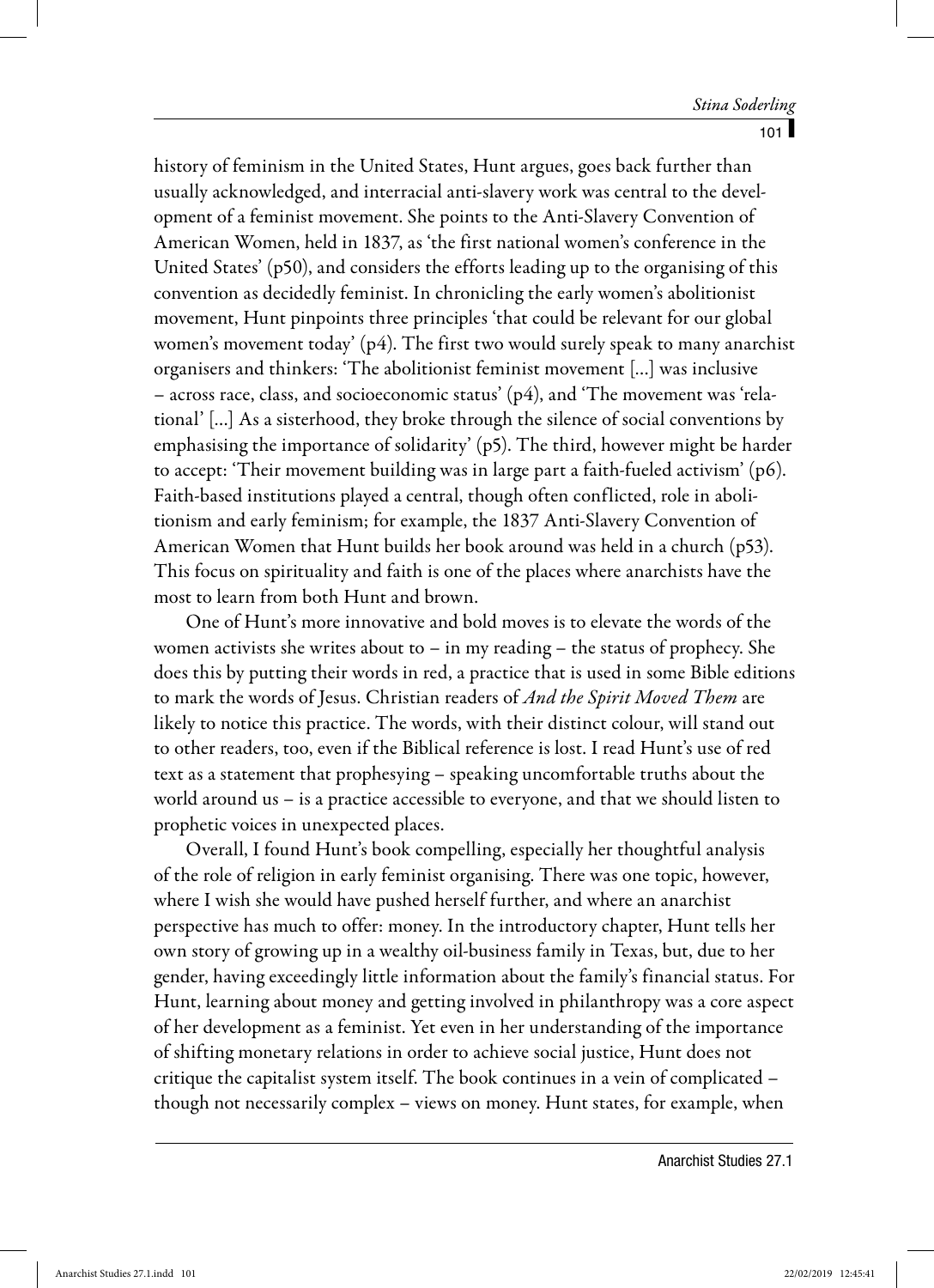## $\Gamma$ <sub>102</sub>

discussing the Industrial Revolution: 'There was an upheaval growing beneath the surface of this new economy, for while many prospered, the gap between wealthy industrialists and working people grew cavernous. Street violence was not just aimed at the wealthy but also at free black people, who were seen as taking jobs from white workers. Racial tensions were exacerbated by economic strife, and women were in the middle, struggling for a foothold' (p35). And, yet, she does not question the institution of money itself, nor the capitalist structure. In the current political climate, a feminist awakening that grew out of access to petrodollars is surely deserving of a critical analysis.

While Hunt is writing about a feminist history long before her time, adrienne maree brown has written a book firmly grounded in her own experience as an activist. *Emergent Strategy* is a guidebook of sorts, presenting brown's concept of 'emergent strategy' in organising. This strategy seeks to 'apply natural order and our love of life to the ways we create the next world'  $(p4)$ , drawing on models from the more-than-human world as well as from interpersonal relationships. It is a beautiful book, full of evocative phrases: 'My dream is a movement with such deep trust that we move as a murmuration, the way groups of starlings billow, dive, spin, dance collectively through the air – to avoid predators, and, it also seems, to pass time in the most beautiful way possible' (p71). Yet for the most part, I could not imagine what the forms brown suggests would look like in practice. How do we apply emergent strategy? brown's book evoked in me a *feeling* that we can do things differently – more lovingly, less hierarchical – but with no real clarity as to *how*.

That said, there are moments in the book that I found useful, such as brown's discussion of how groups can go about thinking about their vision in creative ways. I found brown's discussion useful for thinking about when alignment is needed, and when group members are on paths that are too different (pp238-40). brown uses a 'migration metaphor: if everyone else is set on migrating to Mexico, and you really want to end up in Chile, you may need to find a different flock eventually, and it's good to know that' (p239). And I appreciated the tip for 'DARCI', an accountability method (pp250-1). And I imagine that other moments stand out to other readers. Perhaps this is how brown's text works: it is a bit disjointed, but there are moments where each of us can find something we need.

In the 'Outro,' brown poses a series of thought-provoking questions: 'I am still sitting with so many questions, questions at the scale of our species: Do we have enough time to do anything that matters? Can we do something that matters for enough people? How do we relinquish victory and loss? Can we evolve beyond a construct of constant enemies, constant crisis? Does emergence mean eventually leaving Earth – or never leaving Earth? How are we resilient during apocalypse?'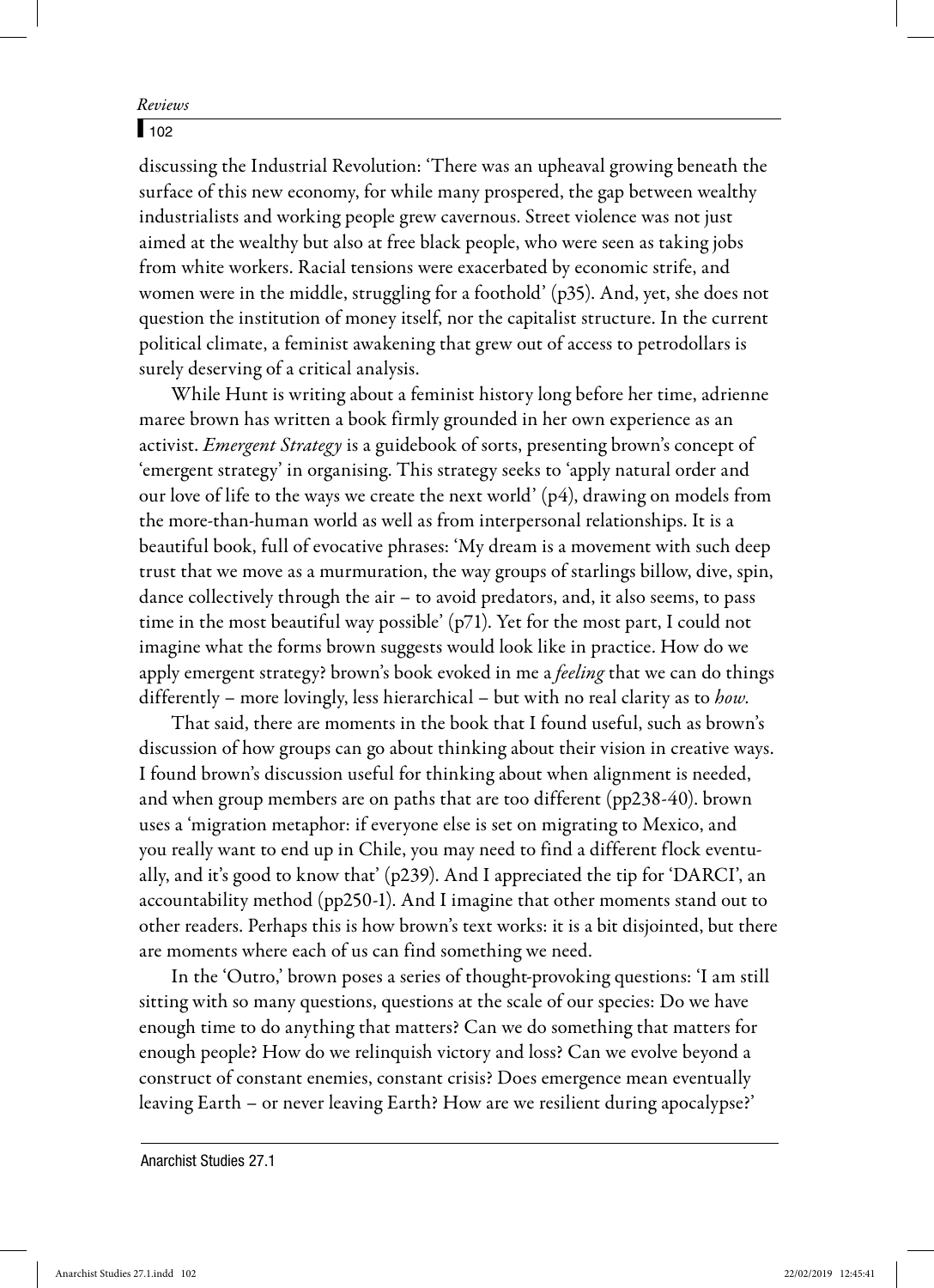(pp272-3). I wish the book had been about these questions, even providing answers to some of them. I leave both books, then, with significant questions. The questions that brown poses at the end of her work, and also questions about subjects only touched upon in Hunt's book. For example, Hunt writes about several pairs of sisters involved in abolitionist work. What did sisterhood mean to them? What strength and encouragement did they find in the familial bond? This is not a criticism, but rather an endorsement: the books made me want to know more, and think deeper, and perhaps try out the strategies the authors document.

In the end, I found that *And the Spirit Moved Them* – describing organising that took place well over a century ago – provided more concrete guidance for activists today than did brown's book, written for and about the current moment. But I have also witnessed *Emergent Strategy* used to guide the structure of a meeting of non-hierarchical activists. These two books, then, while taking radically different approaches, both have the potential to provide inspiration to feminist and anarchist activists.

*Stina Soderling, Metropolitan State University of Denver*

Lewis H. Mates, The Great Labour Unrest. Rank-and-file Movements and Political Change in the Durham Coalfield

Manchester: Manchester University Press, 2016, 311pp.

The 'Great Labour Unrest' of 1910-1914 is one of those rare instances in British history when anarchism stepped out of the shadows to become a political force to be reckoned with. In the shape of the syndicalist current, it was then able, for a brief but remarkable moment, to influence significant minorities inside the working class, causing unease if not fear in high places, and destabilising the reformists leading the trade-union movement and the nascent Labour Party.

Lewis Mates' fascinating study revisits that tumultuous and exhilarating period from a local perspective, with a focus on the Durham coalfield and the Durham Miners' Association (DMA) – an association whose yearly gala has remained immensely popular to this day. Going back to the 1890s, Mates tracks the way the Liberal Party's control over the DMA was contested first by the socialist Independent Labour Party (ILP), later by syndicalists of various breeds. The author shows how those rivalries, and years of mass mobilisation – against the Liberal government's eight-hour day legislation on the one hand, in favour of a miners' minimum wage on the other – came to transform the local and regional political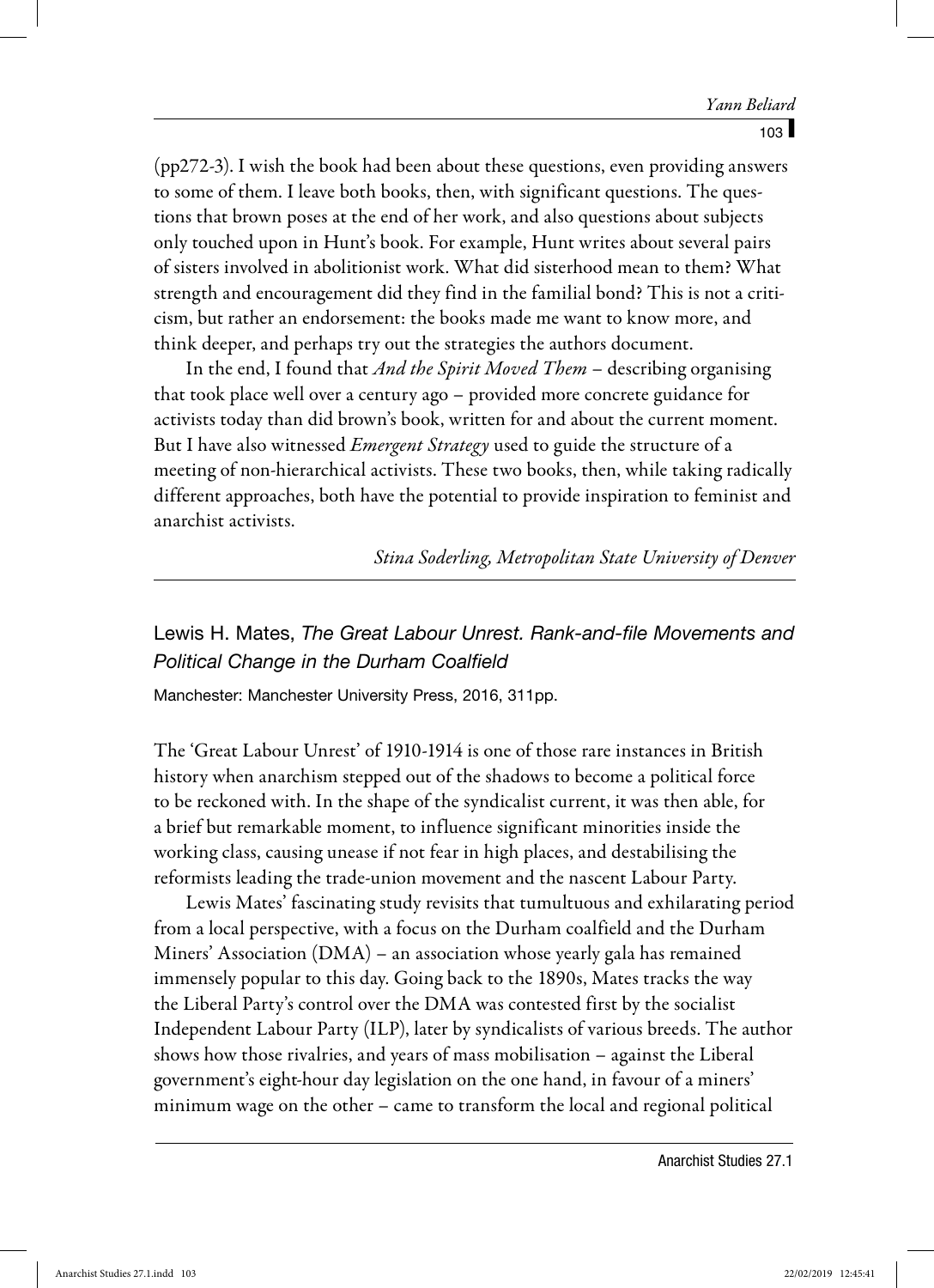$\Gamma$ <sub>104</sub>

culture, paving the way for a rise of the Labour Party that was anything but a foregone conclusion.

The opening of the book is particularly admirable, and should be compulsory reading for any student of British labour history. Revisiting half a century of research on British labour in general and the 'Great Unrest' in particular, it offers a fitting summary of many crucial debates, such as the McKibbin-Tanner controversy over the impact of labourism prior to the First World War, and the 'rank-andfilism' quarrel ignited by Jonathan Zeitlin in 1989.

Another major quality of the book is its attention to the variety of anarchist strategies and tactics that coexisted and competed with each other at the time. Should syndicalists work inside the existing unions ('boring from within') or launch their own revolutionary union from scratch? Should they aim at forming 'One Big Union' (OBU) uniting every person employed in the mines, or one embracing the whole of the proletariat? Should industrial organisation go hand in hand with the formation of a workers' party, or should politics be rejected altogether? The arguments that opposed the disciples of Tom Mann to those of Daniel De Leon appear here as anything but dry, the local anchorage of the study giving flesh and blood to those ideological tensions.

In other words, we are presented here with 'history from below' at its best. Mates is interested in the grassroots, and rank-and-file initiatives are firmly placed in the foreground, but the emphasis on worker agency never obliterates the weight of established structures, and the taste for local colour is always informed by due attention to the wider, national picture. Writing with empathy for the exploited and the oppressed, the author produces a narrative that avoids naivety, and ticks all the boxes of scientific rigour, with maps, endnotes and bibliographical references galore.

In his enquiry, Mates has turned every stone, reconstructed every strike, resuscitated every activist. He has put his impressive archival work to good use, so that one does not need to be familiar with mining communities, the North-East or Edwardian England to take pleasure in this book which, at times, reads almost like a novel – with its unforgettable personalities (John 'topple me if you can' Wilson and his opponents Jack Lawson, Will Lawther and George Harvey) and its nervewrecking, 'cliff-hanging' episodes (the March 1912 strike in particular).

Going down the pit of Lewis Mates' *Great Labour Unrest* and exploring its nooks and crannies is a demanding but stimulating experience you will not regret.

*Yann Beliard, Université Sorbonne Nouvelle – Paris 3*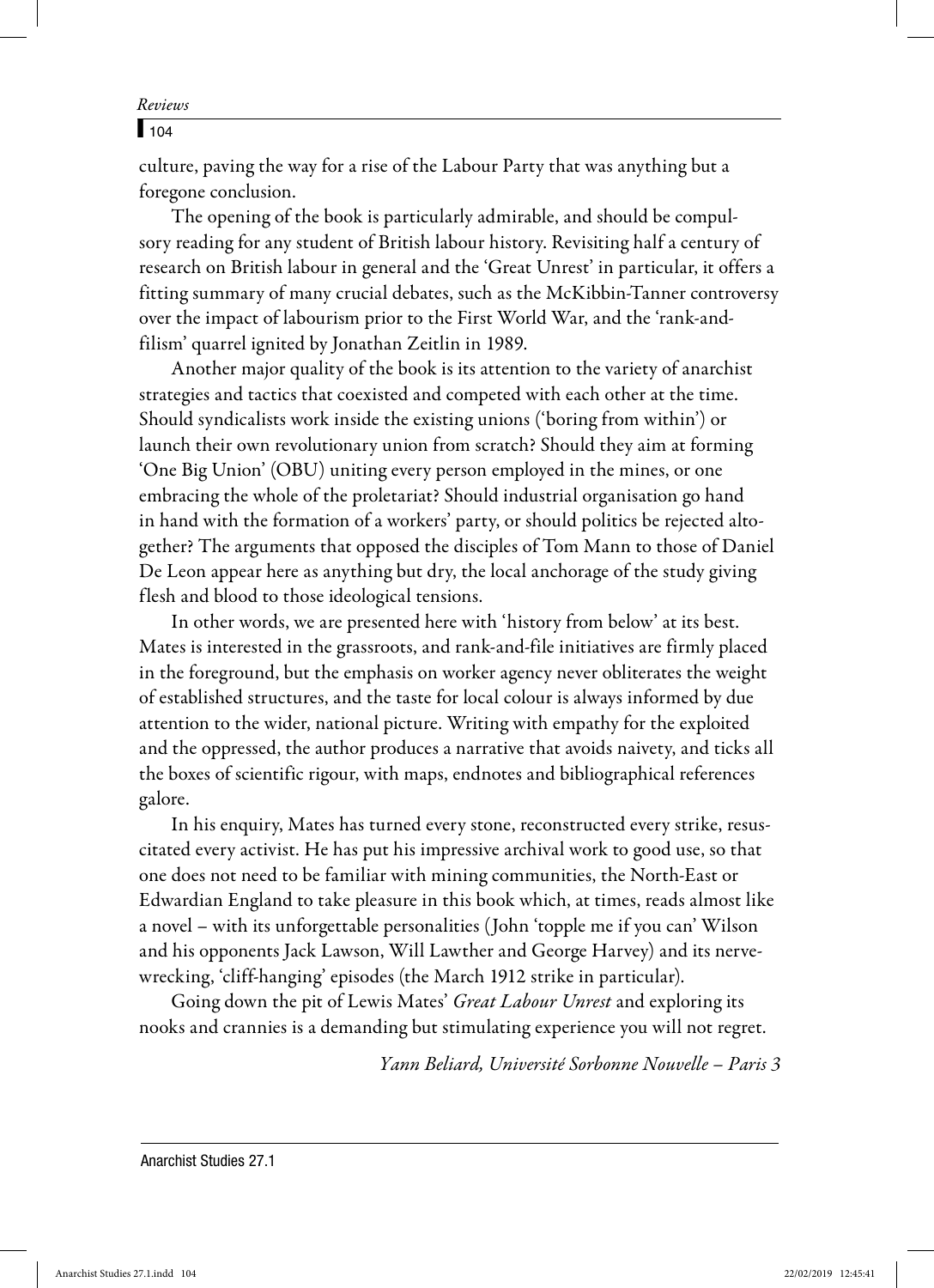Charles Forsdick & Christian Høgsbjerg, Toussaint Louverture: A Black Jacobin in the Age of Revolutions

London: Pluto Press, 2017; 224pp; ISBN 9780745335148

The Haitian Revolution broke with history. When the revolution took place, a plantation system fuelled by the blood and sweat of African slaves spread through the Caribbean. As Cuban litterateur, Antonio Benítez Rojo argued several decades ago, that regional plantation system made the Caribbean an island that kept repeating itself. Thus, it was unthinkable for those at the bottom of the social hierarchy, those not considered humans, and those whose backs were cracked by whips, to revolt and eventually create an independent nation, abolish slavery, and draft their constitution. It was perhaps because of that same reason that for decades 'the first Negro epic of the New World', as the Martinican activist and poet Aimé Césaire called the Haitian Revolution, was silenced from official historical narratives.

But silence does not equal absence. As C.L.R. James argued, 'the only place where Negroes did not revolt is in the pages of capitalist historians' (p150). It was precisely James who published the first comprehensive modern history of the Haitian Revolution, *The Black Jacobins: Toussaint Loverture and the San Domingo Revolution*, in 1938. Since then, his work has inspired a rich scholarship filled with admirers and critics that include names like Aimé Césaire, David Geggus, Philipp Girard, Édouard Glissant, Michel Rolph Trouillot, and Laurent Dubois. Their work has yielded light on the complicated and often contradictory processes that took place from 1791 to 1894 in what is now known as the Haitian Revolution. Attentive to such complexities, and deeply influenced by C.L.R. James' work, Charles Forsdick and Christian Høgsbjerg's *Toussaint Loverture: A Black Jacobin in the Age of Revolutions* provides an accessible biography of one of the revolution's most important characters. While the book is presented as a popular biography, the authors use Toussaint Loverture as a lens to explore the broader historical contexts that made the revolution possible.

The introduction situates the book historiographically, summarising the most significant contributions to the topic from the early twentieth century to the present day. Chapter 1 gives a biographical sketch of Toussaint Loverture and explores the historical events that led to the revolution. Chapter 2 explains the beginnings of the 1791 insurrection and the multiple historical interpretations of Loveture's relation to it. Forsdick and Høgsbjerg present different perspectives from authors that believe Loveture was crucial in the insurrection's organisation to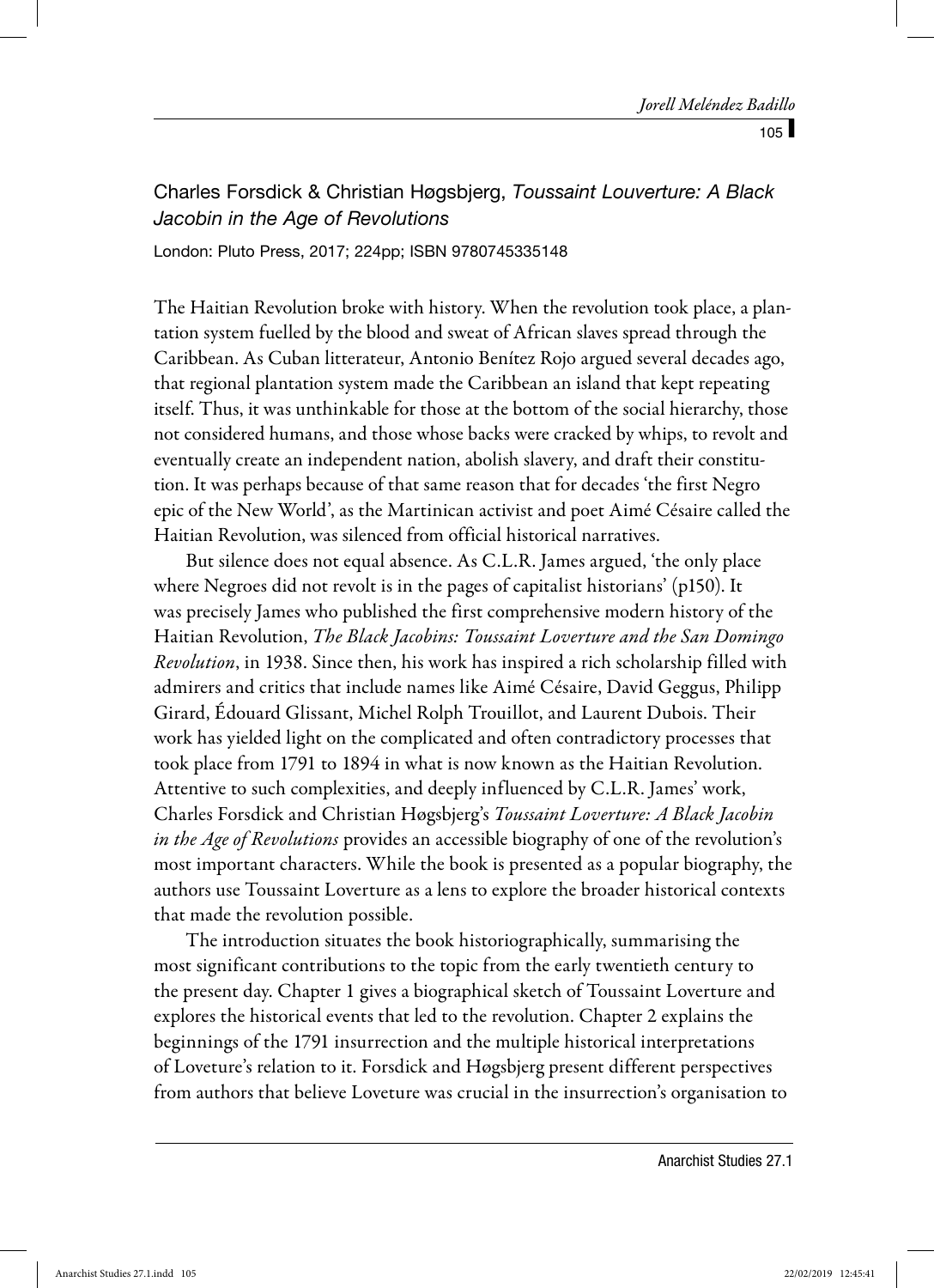## $\Gamma$ <sub>106</sub>

scholars that argue that his involvement was minimal, if any. Chapter 3 documents how the revolutionary events taking place in France influenced Loverture to lead insurgents against the French and British governments from 1804 to 1808. The following chapter explores how Loverture sought to consolidate power through a capitalist programme and by drafting Haiti's first constitution. While some scholars have heavily criticised Loveture's constitution, Forsdick and Høbsgjerg believe that it 'struck a direct blow at the ontological foundations of white supremacy and, by its very existence, at the colonial foundations of the Atlantic colonial order' (p102). Chapter 5 documents Loverture's last years in Haiti before he was deported to France in 1802, which culminated in his death the following year. The last chapter, perhaps the most appealing to non-academic audiences, demonstrates the impact and influence of the Haitian Revolution in popular culture until the present day.

Forsdick and Høgsbjerg are also the editors of *The Black Jacobin Reader* (2017). Thus, their expertise allows the authors to engage with the existing historiography and advance their interpretations, offering a balance between a broad summary and rigorous scholarship. For example, contrary to what other scholars have argued, the book presents the Haitian Revolution as profoundly democratic in its anti-colonial stance in the struggle for national self-determination. While any academic would surely appreciate such equilibrium, *Toussaint Loverture* often reads as inaccessible for those who are not familiar with the region's history. That, of course, is not the authors' fault. The Haitian Revolution is a vastly complicated event that involved thousands of anonymous revolutionaries, many leaders of different ideologies and political factions, and has produced many different historical interpretations. Since Forsdick and Høgsbjerg seek to present a comprehensive analysis of such events, this entails sacrificing readability for wider audiences. Nonetheless, the book is an excellent introduction for students and anyone interested in the histories of Latin America, the Caribbean, and the Age of Revolutions, more broadly.

*Jorell Meléndez Badillo, Dartmouth College*

## Ra Page (ed), Protest: Stories of Resistance

Manchester: Comma Press, 2017; 464pp; ISBN 9781905583737

*Protest: Stories of Resistance* serves as a fictionalised people's history of protest, side-lining leaders of revolts to focus on the individuals who were necessary for the protests to work. Rather than celebrating, as is often done, particular heroes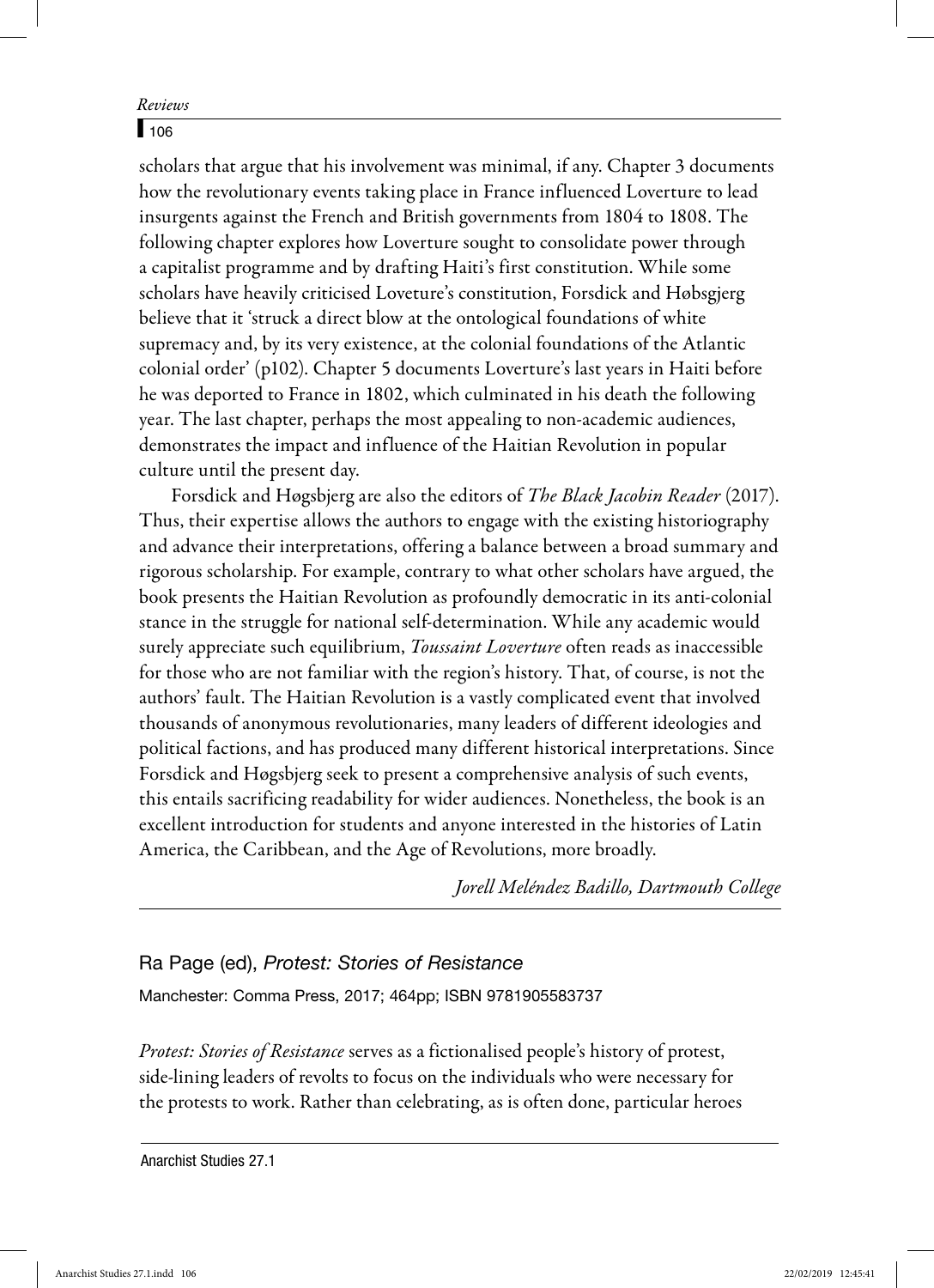or leaders, the book seeks to construct a rich celebration of public protest, typically along the lines of non-violent protest or civil disobedience ranging from the Chartists to the Tolpuddle Martyrs. Each chapter is written in a style approximately in keeping with the style of the time of its subject matter. The text explicitly fails to comply with Thomas Carlyle's 'Great Man' theory that history is simply a biography of notable individuals (suspiciously all men) to be contrasted with mere bystanders.

Twenty chapters provide fictional accounts of notable protests throughout British history, from the 1381 Peasant's Revolt to the 2003 Iraq War protests. These accounts are immediately succeeded by afterwords from major historians and sociologists, who provide careful and illuminating factual overviews of the streetlevel events portrayed. Most of the chapters are rooted in the twentieth century, with the majority of these being situated in the golden age of left-wing political activism; the 1960s-1980s. Contributors include Alexei Sayle, Kit de Waal, Kate Clanchy, Maggie Gee and Jacob Ross. One particularly remarkable chapter written by Sandra Alland (afterword by Francis Salt) centres on the National Blind March of 1920, an event largely ignored by contemporary historians, likely due to an unacknowledged ableism.

The book's chapters share much in common, providing a useful, illuminating taxonomy of some core features of protests, including the following: the moral outrage of the dispossessed; symbolic violence directed not against persons but property; the priority of reminding authorities of their legal role; police heavyhandedness (demonstrated by chapters on the Poll Tax riot and the Battle of Orgreave); and government infiltration into progressive movements. The Midland Rising of 1607 involved acts of violence against hawthorn hedges (often digging them up and setting them ablaze) which were just as symbolic as the contemporary trend of smashing the windows of major banks after the 2008 financial crisis.

What is perhaps most interesting about the book is the way it exposes how a considerably large number of major demonstrations were organised by protestors not demanding radical change or revolution, but simply reminding the government (or crown) of its legal duties, which it so often deviated from (as with the Iraq War). Contrary to myth, popular uprisings and demonstrations are often the result of fundamentally *conservative* motivations, with the leading authorities being the ones acting with reckless, radical, unaccountable tyranny. Each chapter's afterword also presents a range of interesting historical background, discussing, for instance, the international influence of British protests, with Martin Luther King being heavily influenced by the Aldermaston marches via one of the organisers, Bayard Rustin.

Additional, overriding principles exposed by the book include the typical conditions when protests are ripe: economic decline, unwanted military escalation,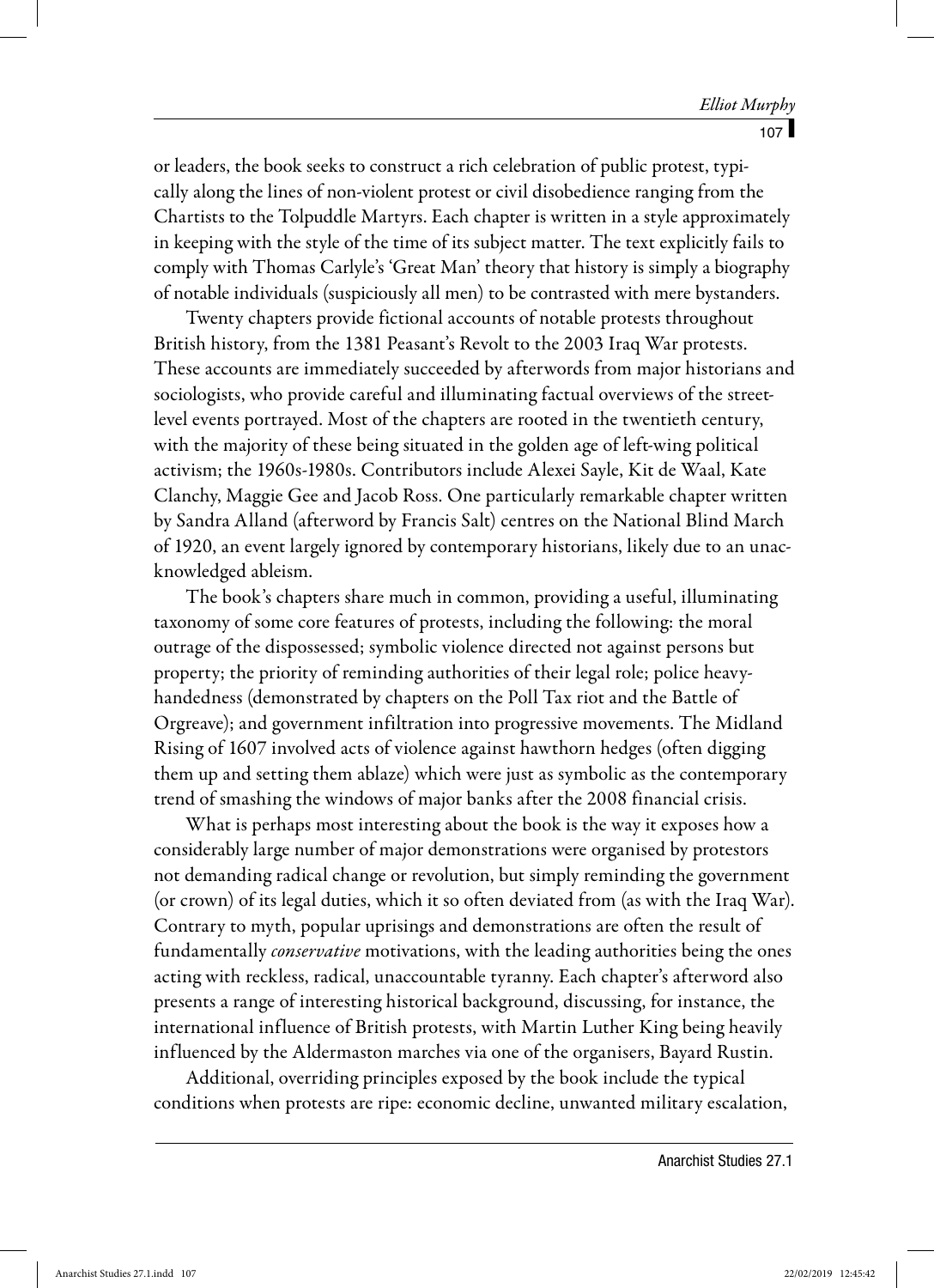## $\Gamma$ <sub>108</sub>

the threat of new industrial technologies, and the introduction of laws or practices marginalising a particular group. Indeed, there also appears to be a particularly opportune season for protests, with the overwhelming majority occurring between March and June.

While the book constitutes a unique appreciation of the evolution of British democracy, it also brings with it a suitable reminder of the decreasing number of causes to protest about in contemporary Britain, with only a single chapter being based in the current century. This is not an argument for apathy – far from it, especially given that this list makes up for its shortness with its intensity and urgency (e.g. nuclear proliferation and climate change). On the contrary, it is proof that protest and bottom-up organisation clearly work, and the present volume is an excellent source of inspiration in this respect.

There is an old Latin phrase from Medieval alchemical thought discussed by Carl Jung, 'In sterquiliniis invenitur', translated as 'In filth it will be found'; or, as Jordan Peterson has interpreted it, 'What you most want to find will be found where you least want to look'. Reading these twenty chapters can involve familiarising oneself with some of the most gruesome and unjust moments in British political history (involving Venner's Rising, the Pentrich Rising, the 1820 Radical War, and the Grosvenor Square anti-Vietnam War demonstration), and while this hardly constitutes looking 'where you least want to look', doing so will likely provide the politically informed reader with a sense of direction for what it is they most want to find.

*Elliot Murphy, University College London*

#### Michael Hardt and Antonio Negri, Assembly

Oxford: Oxford University Press, 2017; 346 pp; ISBN 9780190677961

*Assembly* is the third book in a series by Hardt and Negri. Each of the volumes centres on a master concept, the first two of which announce the concept in the book's title. *Empire* analyses the global network formed among corporations, states, and other entities in what the authors' see as a largely post-nationalist environment. *Multitude* turns toward the resistance to Empire, seeing it in what might be called a counter-network of cooperating groups whose resistance stems from creating alternatives within Empire. The master concept in *Assembly* is the common, which might be thought of as the ether in which the multitude operates.

The common, broadly defined by the authors, may be different in different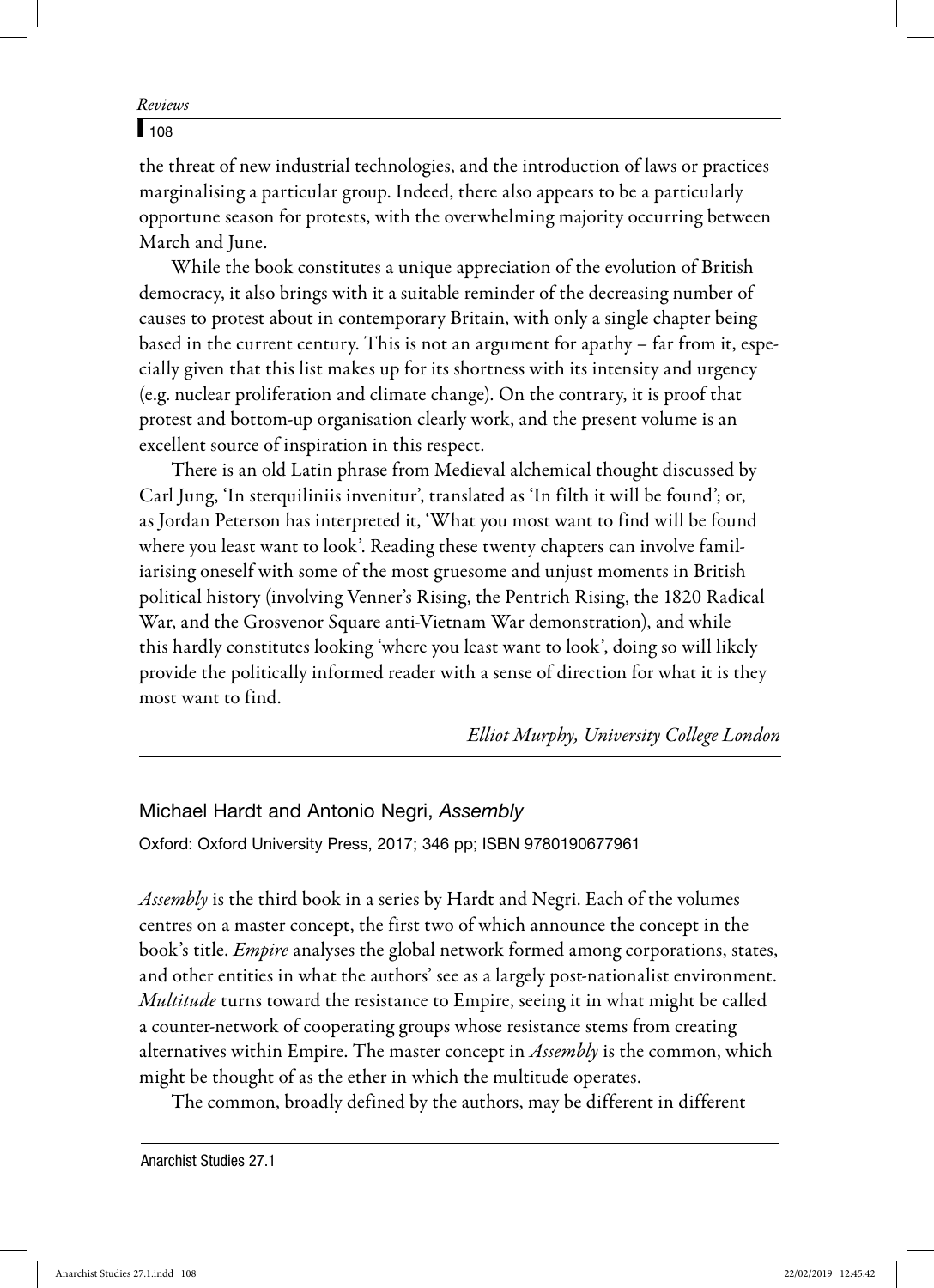$109<sup>1</sup>$ 

eras, but 'In capitalist society today, *the common names both the means of production and the forms of life*'(p149, authors' italics). It is the entirety of productions, reproductions, resources, and relationships that are created, sustained by, and sustaining for the multitude. Although the authors quote Marx extensively, we should not confuse the multitude with Marx's proletariat. Instead, the authors insist, the multitude requires a 'plural ontology. A pluralism of subjectivities, multiple models of temporality, and a wide variety of modes of struggle, which emerge from different traditions and express different objectives, together form a power swarm held together by cooperative logics' (p69).

We may see the common created by (and in turn creating) the multitude as a product of a variety of struggles, struggles that both resist capitalism and at the same time envision and to one extent or another construct alternatives to it. Scattered throughout the book are references to Occupy, Black Lives Matter, the Zapatistas, and other contemporary movements that have often been labelled post-Marxist, a term the authors would likely reject since they take on board a number of Marx's own analyses.

At this point the book may seem to focus solely on resistance. This would be misleading. There are extensive analyses of neoliberalism, analyses that hark back to *Empire*. However, there is a crucial methodological switch characterising *Assembly*. The authors insist that to understand the current network of power relationships we must begin from below, from the common itself. Looking from above, from the perspective of Empire, we will miss the creative aspect of the multitude, that is, the common. As the authors insist throughout the book, '*the common comes first*, (p236, authors' italics). Capitalism, to use their words, is primarily 'extractive'. It extracts from the common. Therefore, in order to understand both neoliberal capitalism and the resistance that can challenge it, we need to start from below, from the common that is the ground of both. This, unsurprisingly, leads to a view in which the multitude is neither victim nor reactive, but an active creator; it is capital, instead, that is reactive.

This position requires a trust in the multitude and a reversal of the traditional position that leadership must envision strategy and the multitude engage in tactics. Hardt and Negri claim that the strategy can arise from the multitude itself, and that leaders are necessary (contrary to a purely horizontal view of politics) for the tactics carried out within that strategy. One model for this, according to the authors, is the Black Lives Matter movement.

The task for moving forward, then, is to re-appropriate the common, invent new institutions that are adequate to it – institutions that are post-property – and create strategies of struggle that rely on the multitude rather than any appeal to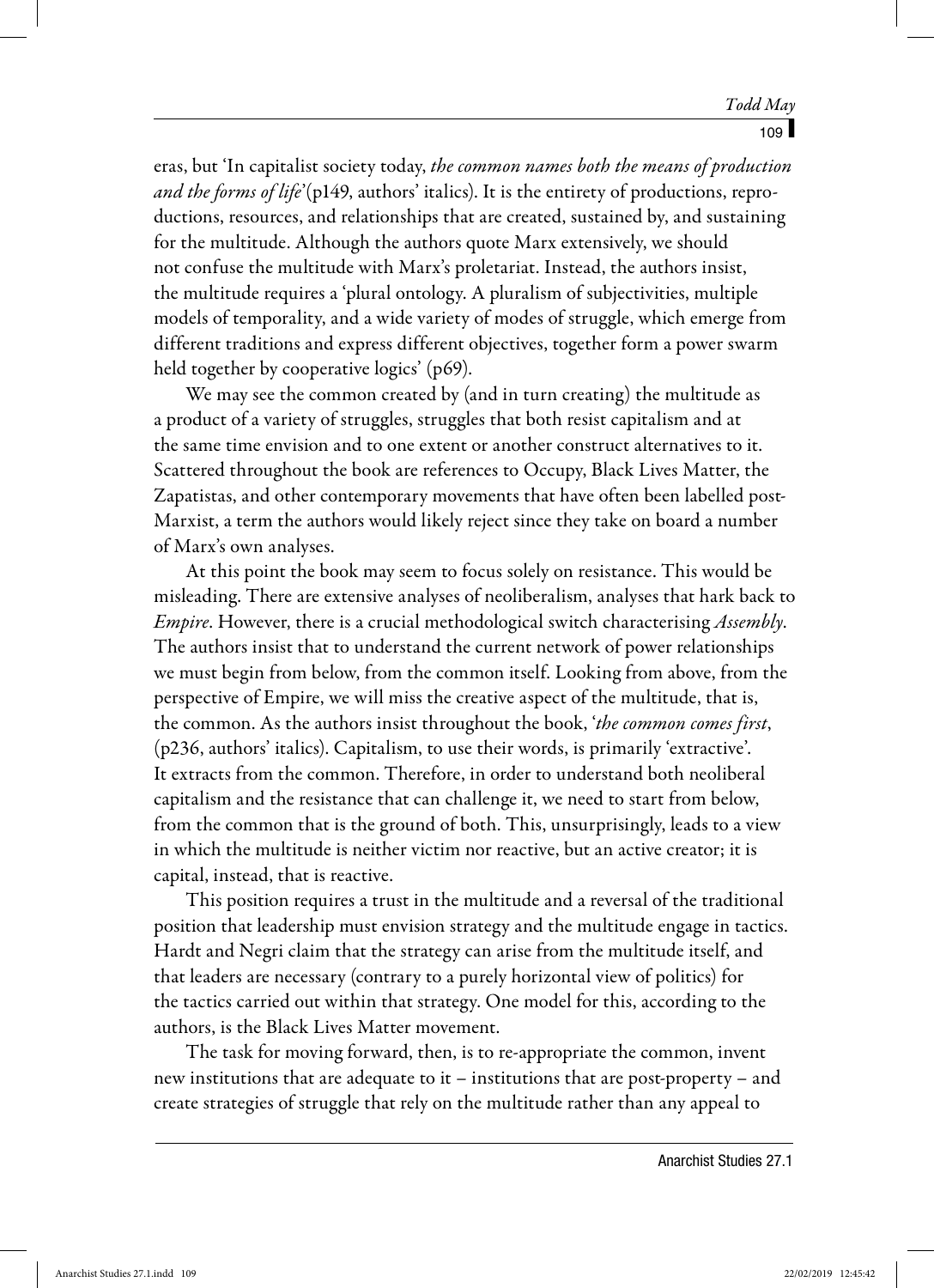## $\Gamma$ <sub>110</sub>

sovereignty – an appeal that would assume a position above rather than within the multitude and its common.

*Assembly* is in many ways a large book. It is filled with theoretical engagements, historical and contemporary references, overarching analyses, and broad recommendations. This is both the book's strength and the weakness. It brings together a number of thinkers in a generally edifying way, thinkers of whom the authors display a deep understanding. The broad perspective they construct, moreover, does not, as happens in many cases, require distorting the views they take on board.

The weakness is that the result is, we might say, a bit high-flying. At the end of the day, it's not clear what we have gained in understanding our contemporary situation. This reviewer, at least, was left feeling theoretically enlightened but analytically a bit bereft. What I was able to see more clearly was the theory rather than the reality it was meant to describe.

*Todd May, Clemson University*

# Michael Loadenthal, The Politics of Attack: Communiqués and Insurrectionary Violence

Manchester: Manchester University Press, 2017; 263pp; ISBN 9781526114440

This study pivots on the interface of contemporary insurrectionary currents, poststructuralist theory, and the internet. Its thesis is that communicative capacities have indelibly impacted on the 'politics of attack': hence communiques and their modes of dissemination are its focus. The 'internationally decentralized community of autonomous cells and networked groups' Loadenthal parses from the wider, 'anti-state, anti-capitalist, quasi-anarchist milieu' is dubbed 'post-millennial' to underline this distinction (p28). The internet's capacities as a means of fomenting insurrectionary actions are fully explored as are the ways in which these might be blunted or undermined by mediating social structures intent on marginalising nonstate actors engaged in violent actions (bombings, assassinations, etc.) normally reserved for state authorities ('security' forces, police agencies and the military). Loadenthal consults an impressive swath of activist communiques, websites, and print media to mount his argument.

*The Politics of Attack* opens with a chapter on methodology addressing Loadenthal's ethical approach to the study of violence and the ways in which insurrectionary non-state actors have, for the most part, received scant attention among scholars concerned with the study of contemporary 'terrorists and extremists' (p26).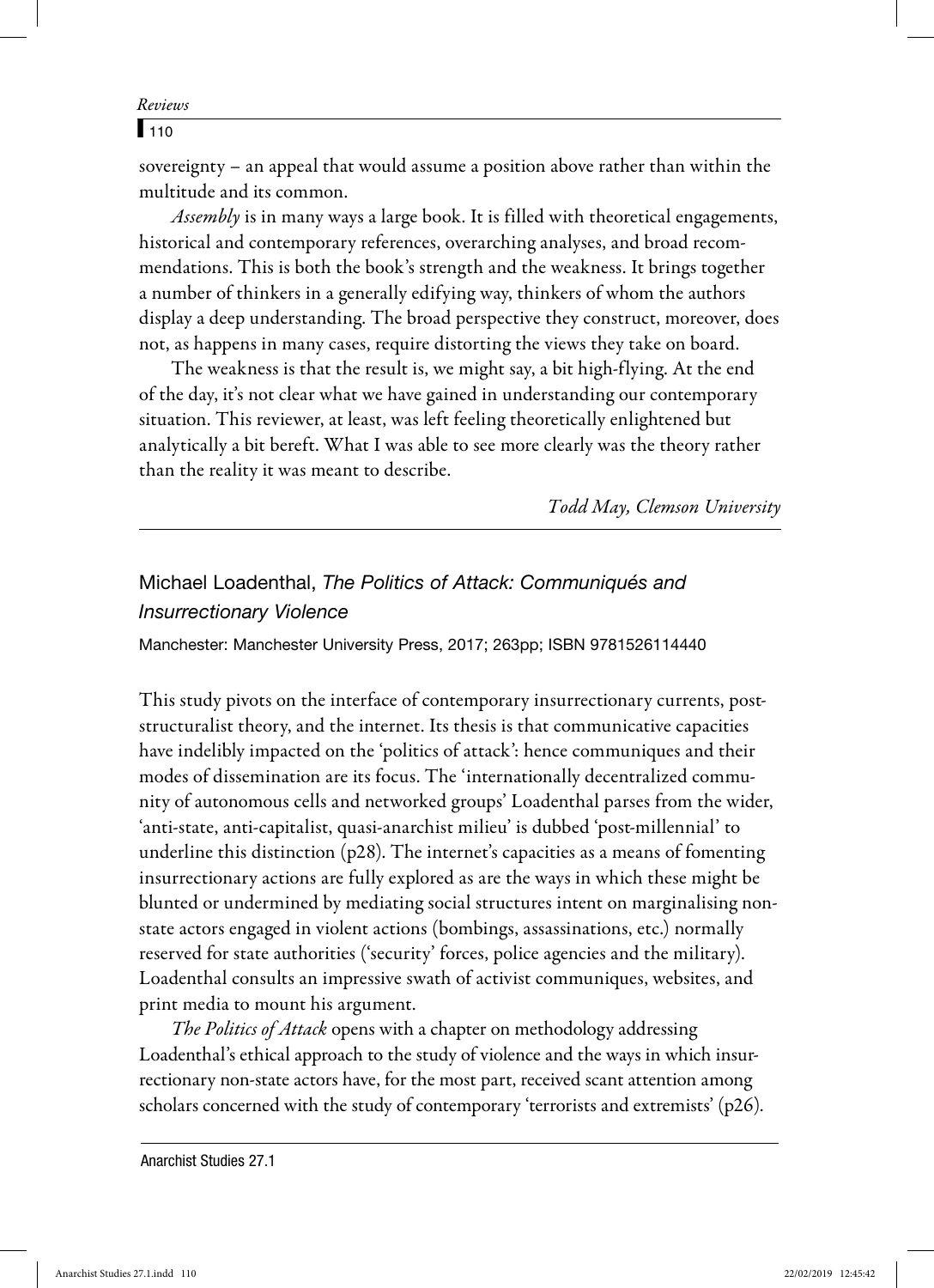Throughout the following chapters he acknowledges the anarchist movement has a rich history of violent direct action while seeking to demarcate contemporary 'postmillennial' insurrectionists from their predecessors. Those advancing 'propaganda by the deed', in the late 1800s, the illegalist anarchists from the first half of the 1900s, the armed guerrillas of the latter half of the 1900s, and the populist anti-capitalist and anti-globalisation movement of the late 1900s may have influenced contemporary currents, but there is a qualitative difference between past and present (p29). Loadenthal decouples one from the other by positing an '"insurrectionary turn" in contemporary revolutionary politics' thanks to a 'post-structuralist influence … which allowed insurrectionary anarchism to become unlinked from the structural Marxism which birthed it' (p33). The implication, one presumes, is that prior to the twentyfirst century, insurrectionary activism was shaped by a Marxist social analysis which deterministically understood the history of revolution as one of class struggle, with the rising proletariat and mass industrialism paving the way for socialism.

Here, however, Loadenthal overstates his case in a sweeping bid to transform post-structuralist theory into a formative force shaping contemporary insurrectionary politics, as opposed to a methodological tool of analysis (which he deploys brilliantly). Late nineteenth- and early twentieth-century insurrectionism in Europe is better understood as emanating from class-inflected theories of spontaneity and voluntarism influenced by Max Stirner, Frederick Nietzsche and Henri Bergson, as opposed to Marxism. These currents were taken up and developed by Alfredo Bonanno and Jean Weir, arguably the most influential promoters of insurrectionist theory and practice from the 1970s through the 1990s. Were Loadenthal to fully develop the implications of this thread, which he acknowledges but paradoxically presents as Marxist, (pp149-150), his privileging of post-structuralism (and related claim regarding Marxism's pre-eminence leading up to the millennium) would prove chimeric.

Another lacuna is the importance of Indigenous peoples. In the last quarter of the twentieth century and into the millennium, insurrectionism in Canada, for example, has been shaped by ecological perspectives indebted to the lifeways of Indigenous peoples and examples of militant Indigenous resistance. The 1980s Direct Action urban guerrilla group (p150) are a case in point.<sup>1</sup> Similarly, during the years leading up to the Vancouver 2010 Olympics, insurrectionists targeted banks and other corporate institutions across Canada under an anti-colonial, pro-Indigenous sovereignty slogan – 'No Olympics on Stolen Native Land' – coined by Kwakwaka'wakw warrior Gord Hill. Loadenthal is apparently unaware of this tendency, which, in tandem with other streams of eco-insurgency, takes direct aim at our century's most pressing 'post-millennial' issue – planetary ecological collapse.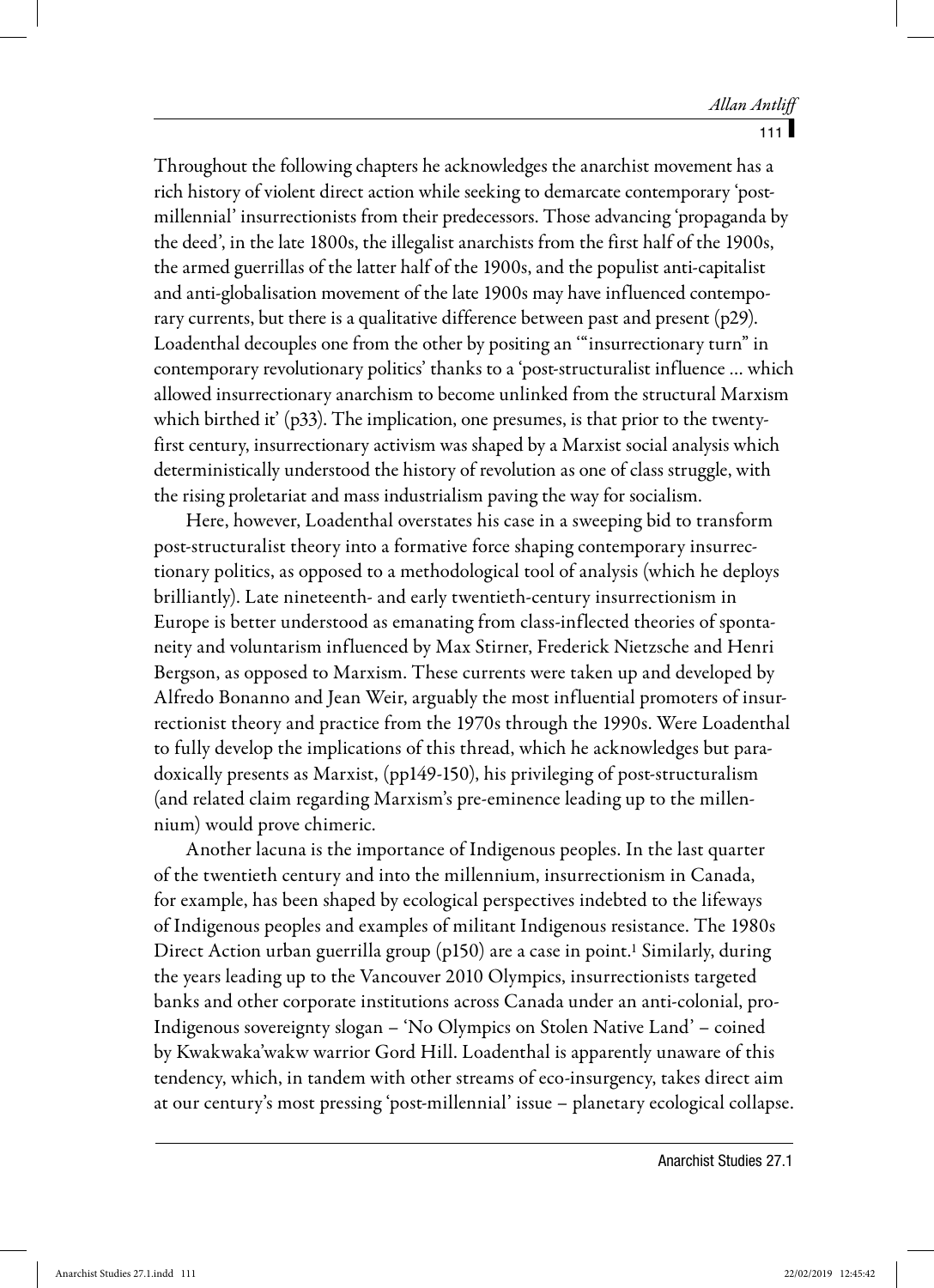$\sqrt{112}$ 

As I have discussed, the book opens with a methodological chapter followed by a historical survey of 'insurrection as history from Guy Fawkes to black blocs'. Loadenthal then turns to structural matters, namely the underground nature of insurrectionary organisations and the tactical style of 'warfare' that goes with it. 'The fluidly-defined yet ever-present nature of the systems of domination creates a veritable smorgasbord of available targets for attackers', he observes. As for actions, those are calibrated to be easily reproduced and range from vandalism to 'the outright lethal targeting of individuals', all unfolding within a tactical continuum rooted in clandestine modes of organising/communicating that encourage emulation (pp100-101). Chapter 5, 'Insurrection as theory, text and strategy' addresses the anti-ideological thrust of the tradition (pushing some to renounce being identified as anarchists). Tracing insurrectionist thought through the 1970s to recent manifestations in Queer theory (pp150-157) sets the stage for the final two chapters. Loadenthal probes the values that motivate insurrectionists and then makes his case for the 'post-structural' shift I have already addressed, centering on the 'communiqué' as a double-edged means of critiquing normalized oppression and inspiring others to emulate 'the politics of attack'. This book is a unique historical-to-contemporary overview of insurrectionary currents and a welcome contribution to contemporary anarchist studies.

#### *Allan Antliff, University of Victoria*

1. See W*ritings of the Vancouver 5* (Toronto: Toronto Anarchist Black Cross, 1989), Anarchist Archive, Special Collections and Archives, University of Victoria Libraries, University of Victoria: http://contentdm.library.uvic.ca/cdm/compoundobject/collection/collection8/id/247/rec/225

## Tom Goyens (eds), Radical Gotham: Anarchism in New York City from Schwab's Saloon to Occupy Wall Street

Urbana: University of Illinois Press, 2017; 258pp; ISBN 9780252082542

As a global city and media centre, New York City has always attracted outsized attention, and its anarchist scene is no exception. But little scholarly attention has been paid to the latter. As someone who has lived in the city for almost two decades, and met or been involved with many of the authors, subjects, and groups in this book, *Radical Gotham* is a welcome corrective to this.

The first four essays are nice complements to each other. They document sequen-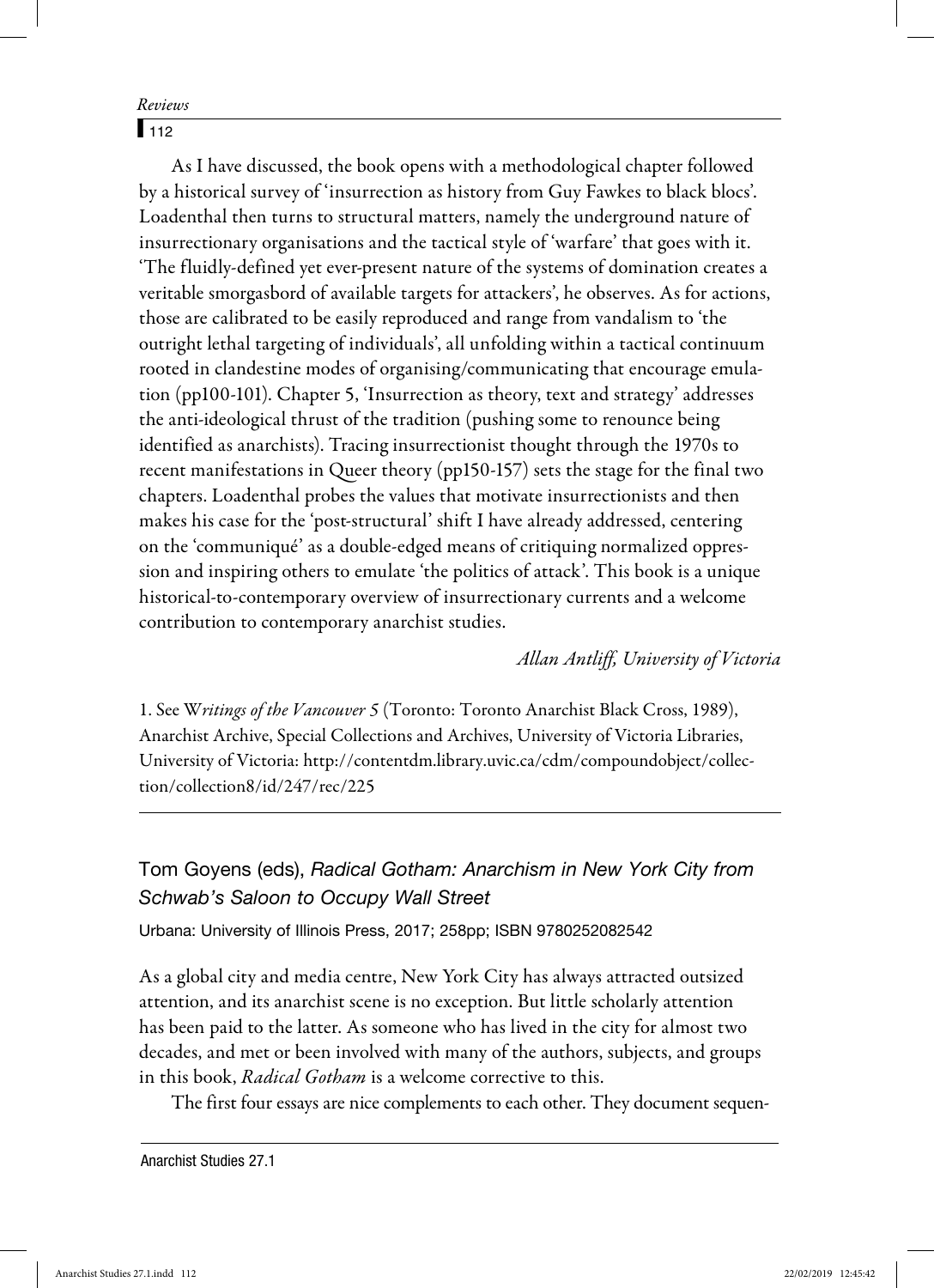$113$   $\blacksquare$ 

tial waves of pre-war anarchists – Germans, Jews, Italians, and Spanish-speakers – as each established itself in the city's immigrant enclaves, and the anarchists rose and fell in popularity. These essays (by Tom Goyens, Kenyon Zimmer, Marcella Bencivenni, and Christopher J. Castañeda, respectively) pay close attention to each group's ideological differences. Many of the same debates can be heard in anarchist circles today, such as fights between advocates of structured, public organisations and anarchists who engage in clandestine, insurrectionist activity. Each essay adds little-known information that helps flesh out the poorly-documented early history of the U.S. anarchist movement, which was dominated by these largely non-English speaking groupings.

The rest of the book is less coherent. Three of the groups covered have received scholarly attention: the Living Theater, Catholic Worker, and Black Mask/Up Against the Wall Motherfucker (UATWMF). Allan Antliff 's Living Theater piece explores founders Judith Malina and Julian Beck much-overlooked anarchist beliefs on a detailed theoretical level. The Dorothy Day piece is adequate, but I was a bit perplexed by why Anne Klejment seemed to struggle to reconcile Day's beliefs and anarchism, when her own autobiography *The Long Loneliness* does so with ease. UATWMF has been documented by scholars such as Gavin Grindon, and while Caitlin Casey's essay unearths fascinating details I was unfamiliar with, it fails to cover some of the more important actions of the group. So while I suggest you read it, don't make it the first thing you read about the group!

My favourite piece was Andrew Cornell's explanation of the Why?/Resistance group, which was established in 1942 and originally included both Audrey Goodfriend and Sam Dolgoff. It split into anti- and pro-WWII factions, and Cornell illustrates how those who opposed the war moved from anti-imperialism to revolutionary pacifism to justify this stance. He also shows how the pacifist faction's shift in focus to education, sexuality, and cultural prefiguration helped set the stage for the soon-to-emerge countercultural anarchism which revived the U.S. movement in the 1960s and '70s.

Alan Moore documents the founding and history of the ABC No Rio radical community centre. He does a good job struggling with the question of whether this space is anarchist. It is commonly considered to be, but it was donated by the city to an artists collective, is run by a board of directors and a paid coordinator, and the city government has given \$4.5 million towards its new building. (Full disclosure: I was a volunteer in the center's zine library for several years.)

Two pieces, however, disrupt this collection's documentation of New York City's self-identified anarchists. The first is Erin Wallace's overview of visual artist Gordon Matta-Clark. Hardly a household name, Wallace only gives a passing description of his work, which forced me to look it up in other sources. Although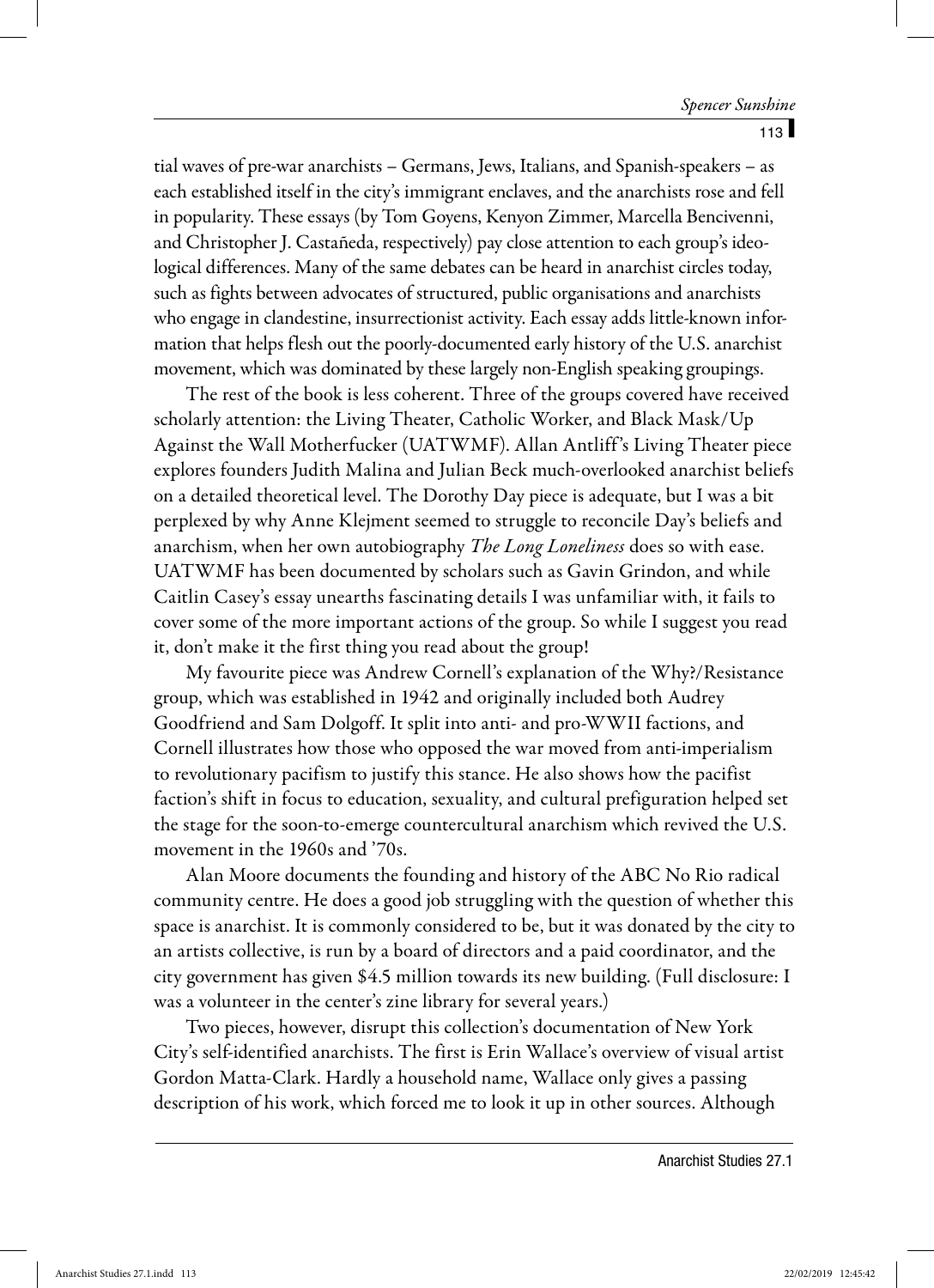## $\sqrt{114}$

I found it fascinating, the problem here is not the quality of the art or the artists' understanding of his work as political, but rather that Matta-Clark didn't seem to have any self-conscious anarchist politics, or connection to the city's anarchist milieu. (The closest he came seems to be constructing the La Plaza Cultural Garden amphitheatre in the Lower East Side.)

The last piece, Heather Gautney's analysis of Occupy Wall Street, was the most problematic from a historical and political perspective. Gautney, the author of the incisive essay 'Between Anarchism and Autonomist Marxism', is not an anarchist but has written about the movement sympathetically. But Gautney follows David Graeber's problematic schematic in her look at Occupy. She does not document what self-identified anarchists in it – or the city at large – said and did, but rather justified large parts of Occupy as implicitly anarchist. And while this produces an interesting document about the decentralised characteristics of Occupy, it does the opposite of the majority of other pieces in this collection, which illustrate the concrete historical and political views of anarchists.

Even putting Occupy's Far Right and anti-anarchist factions aside, Gautney does not describe how the city's anarchist scene was split over participating in Occupy. And while she refers to Graeber several times in the essay, Gautney does not describe how at the 2012 May Day black bloc – the last hurrah of Occupy in the city – it was agreed that if Graeber attempted to join in, he would be expelled.

The problem is not with Gautney, who should be commended as one of the few non-anarchists to write sympathetically about the movement, but with the anarcho-Graeberist perspective that has been accepted as dogma by a whole generation of anarchist academics. It places an emphasis on a fuzzy kind of decentralised radicalism as 'anarchism', instead of engaging with the actual ideas and practices of anarchists – or even of the other radicals it purports to represent. If by 'anarchism' we don't mean self-identified anarchists but rather just some kind of decentralised radicals, why should any of these other essays in this collection be written as they were? Instead the anthology would focus on the decentralised elements in any of the hundreds of protest movements in New York City since the late nineteenth century and it could ignore self-identified anarchists altogether.

Personally, for a contemporary view I would have picked other New York City topics than Occupy to write on, such as the 2002 anti-World Economic Forum demonstration, the late '00s insurrectionist scene, or the current crop of anarchist centres. But no anthology covering almost a century-and-a-half can do all things, and *Radical Gotham* deserves a read, including the essays I had issues with.

*Spencer Sunshine*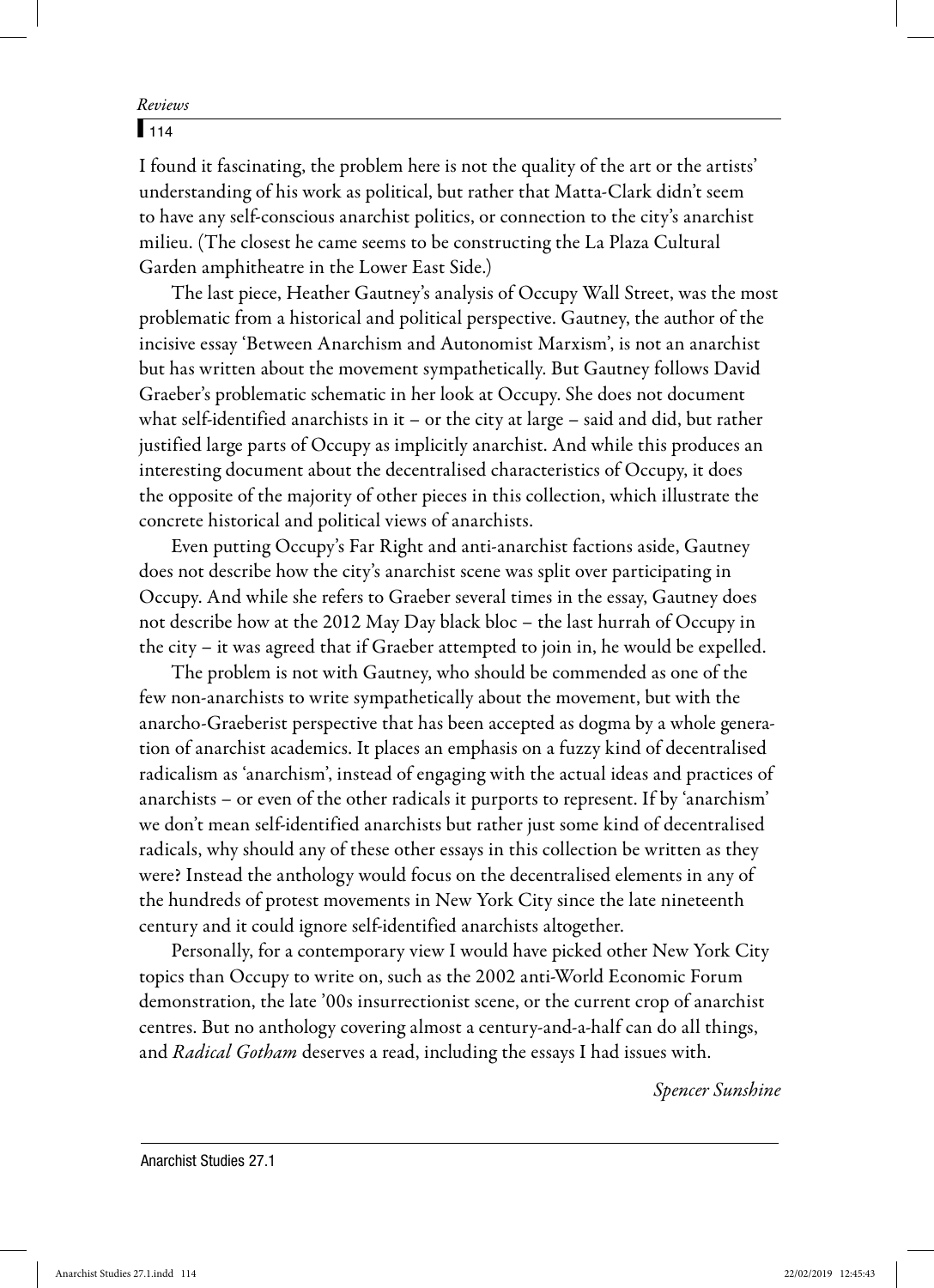## Nathan Jun

 $115$ 

# Iwona Janicka, Theorizing Contemporary Anarchism: Solidarity, Mimesis and Radical Social Change

London: Bloomsbury, 2017; 192pp; ISBN 978-1-4742-7618-4

During the heyday of classical anarchism in the nineteenth century, the prevailing view among many radical thinkers – including some anarchists – was that history represented a gradual movement toward the actualisation of a universal end. In jettisoning views of this sort, poststructuralists and poststructuralist-inspired anarchists alike have had difficulty explaining what history itself *is* and, by extension, how radical change is possible within particular historical contexts. Seeking to clear this stumbling block, Iwona Janicka's *Theorizing Contemporary Anarchism* attempts to articulate 'a new idea of social transformation and a new set of concepts to accurately describe social change that is happening today' (p1). Her overarching strategy in so doing is to rethink the concept of universality and its relationship to 'radical left politics' in a way that 'tak[es] on board the poststructuralist heritage' while simultaneously 'overcom[ing] poststructuralist angst over concrete political action' (p1).

Drawing on the work of Judith Butler, René Girard, and Peter Sloterdijk, Janicka rejects the notion that history is 'a steady development towards a goal, a deep procedure that is occasionally ruptured by great events' and, in its place, proposes an alternative picture of 'social and historical change' as 'a dispersed and decentralized process' that unfolds gradually in accordance with 'the logic of mimesis … and the spatiality of spheres' (p3). According to this view, historical universality is a function of mimesis – i.e., 'witting and unwitting imitations of behaviours in the bodily practice' which, when directed, become 'a form of training … an exercise of repeating certain practices that lead to specific habits' (p4). Habitbased communities (or 'habitable spheres') result when specific habits are trained 'in a milieu where others do it as well and where at each point there is a possibility of mimetic contagion' (pp4-5). Because this repetition cannot be sustained indefinitely, however, the universality of directed mimesis will always be … interrupted by singularity' – that is by the continuous (but not irruptive) appearance of 'entities that remain unintelligible from within a given status quo' (pp4-5).

While the appearance of singularity within universality is unfailingly met with reactionary practices that seek to re-inscribe universality, such practices are counteracted in turn by what Janicka terms 'solidarity with singularity' – i.e., 'a form of political practice that is predicated on acts of cooperation and with and support for … whoever and whatever is in the position of oppression or unintel-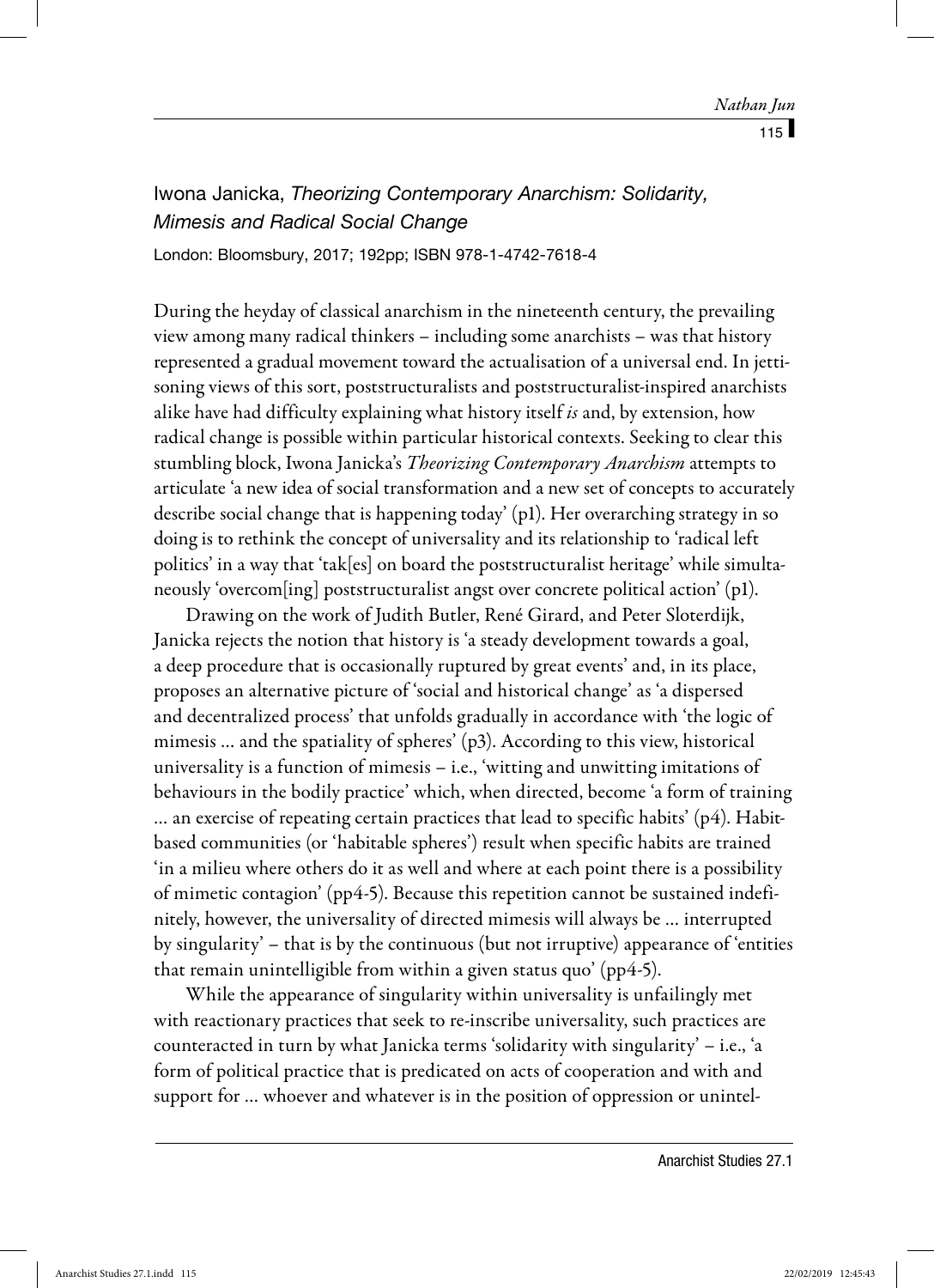## $\Gamma$ <sub>116</sub>

ligibility' (p4). Such a practice operates by means of 'collectively creating habitable spheres on a daily basis in the hope that other people or groups will be mimetically infected by the change that [it] implement[s]' (p153). It is precisely the interplay between the re-inscription of universality (which is rooted in the past and aims at stasis and centralization) and the enactment of solidarity with singularity (which is rooted in the present and aims at movement and decentralization) that 'drives slow social transformation' (p5). For Janicka, intriguingly, anarchism provides an ideal framework within which to understand the latter 'in that they both share solidarity with singularity as the central idea' (p153). If solidarity with singularity represents the 'actualization of slow social transformation,' however, this implies that 'neither equality nor domination … are the most appropriate terms for understanding [contemporary] anarchism,' as 'neither covers the diversity of anarchist concerns nor does it provide the most fruitful framework for thinking about entities in the position of singularity' (pp153-154). Among other things, she thinks, both of these concepts are fundamentally anthropocentric and so are unable to account for 'entities such as animals or the environment' (155). When understood as solidarity with singularity, anarchism is, by contrast, able to 'fully account not only for all entities that make up singularity (*homo sacer*, animals, the environment) but also for their singular (unintelligible) ways to affect universality' (p155).

Despite its straightforward remit, Janicka's volume is sprawling, ambitious, and intimidatingly complex – especially for those who, like myself, are less than well versed in the central elements of its theoretical apparatus. For these reasons it does not lend itself to cursory synopsis and, I suspect, is very easy to misinterpret. (I apologise to author and readers alike if I end up doing so in this review!) On my reading, in any case, Janicka's account seems to be both a re-thinking and a reinforcing of traditional anarchist emphases on prefiguration and 'making the new world in the shell of the old', albeit at the expense of anarchism's equally traditional emphasis on revolutionary praxis. Indeed, as she herself notes, 'revolution, defined as an irruptive event and as represented in the Marxist tradition, constitutes the principal counter model to … slow social transformation' (p4). I wonder, though, to what extent this view can be accommodated within the *anarchist* tradition, which has not typically understood the kinds of prefigurative practices Janicka describes as *alternatives* to revolution so much as necessary *components* of any sustained revolutionary project.

While prefiguration discloses what is possible and even inspire efforts to achieve it, does it actually bring about radically new political and social realities by itself? If not, might this be because the prevalence of domination and inequality in existing reality makes it exceedingly difficult to engage in meaningful prefigurative practices in the first place, let alone to encourage others to follow suit? How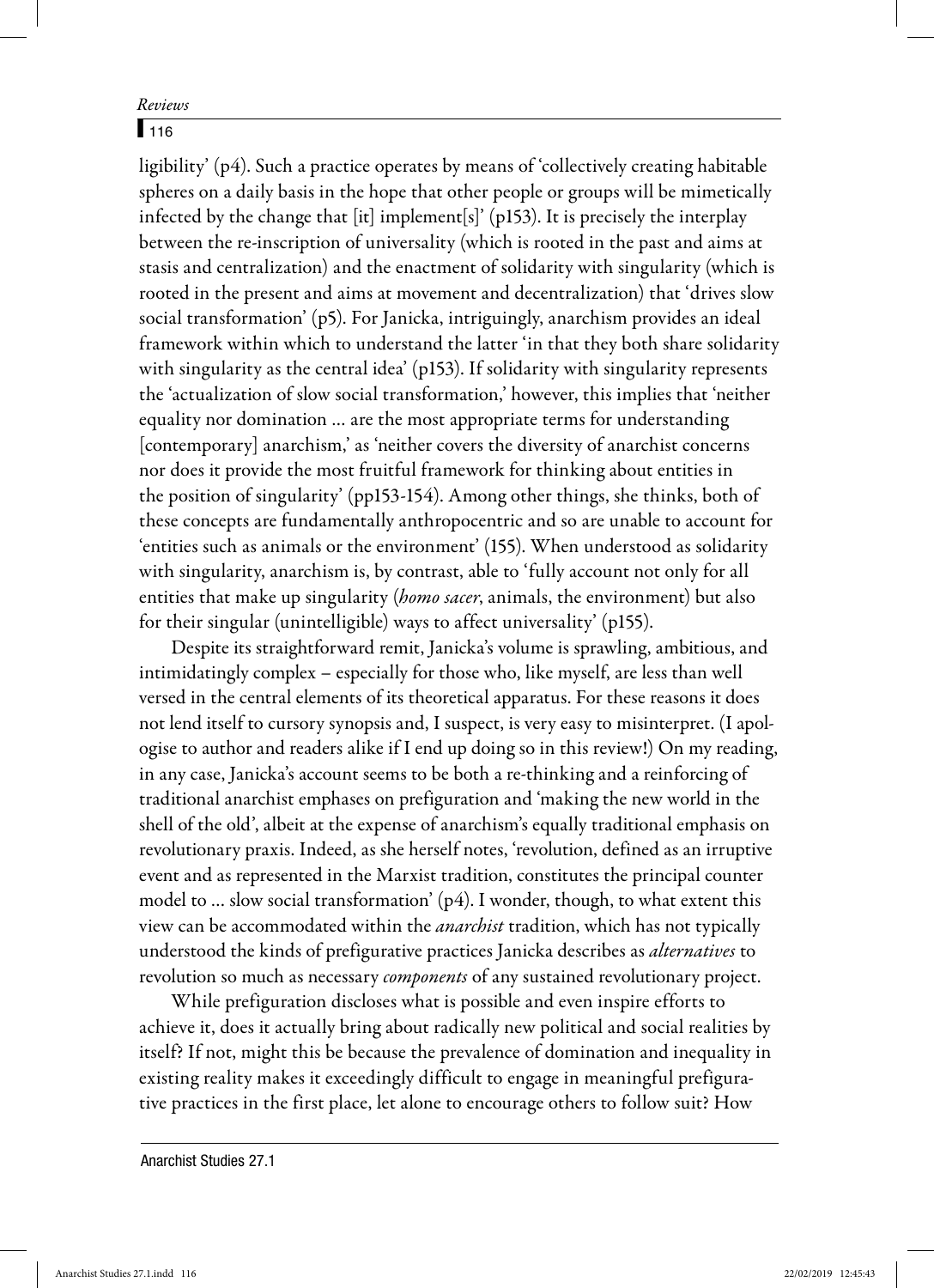is solidarity with singularity sufficient when it is relentlessly opposed by the very conditions in which it is enacted? These (potentially misplaced) worries notwithstanding, Janicka deserves high praise for bringing a fresh and original theoretical perspective to bear on a host of extremely important, if frequently overlooked, issues. *Theorizing Contemporary Anarchism* is a remarkably rich and intrepid work that will surely make a lasting contribution to anarchist discourse in the present. I cannot recommend it to readers strongly enough.

*Nathan Jun, Midwestern State University*

# Petar Jandrić, Learning in the Age of Digital Reason Rotterdam: Sense Publishers, 2017; 422pp; ISBN 9789463510752

Petar, I agree: 'Research and education can be sexy' (p361) I'd like to thank yourself and each of the interlocutors for being *themselves* at your 'virtual party': honest, direct, illuminating, provocative, scary and encouraging. Feelings and 'chemistry' emerge from your party 'guests' within this collection of conversations – the term you quite rightly use instead of 'interviews'. *Learning in the Age of Digital Reason* WILL reach a broad audience, as a 'form of teaching', bringing 'ideas into the school reform marketplace' (p12). As an artist-researcher-teacher with an irreverence for texts 'written without much flair' that 'put people to sleep' (Levinson, p283), these conversations kept me up at night. This tantalising collection of minds – forged by philosophy, activism, education, and creative practice – crosses and re-crosses artificial academic and linguistic 'borders' (p140). As a critical pedagogue and fledgling academic I have met too few 'border-crossers'. And too many whose 'vision of artistic development' is 'reactionary and boring' (p342) – more enthused by homogenisation than discussion of the differences 'between art education and education in other fields' (p333) and arts-based research that is 'predominantly linked to funding and academe'. Provocative honesty permeates the book, e.g. the response of Dmitry to Ana and yourself: 'Art education is interesting because no one knows what art is – consequently, it is impossible to know how to teach it' (p333). Each of these sixteen conversations is grounded in expertise that informs, and knowledge that surprises. As a video artist who worked with emerging digital technologies in the '80s and '90s, I was profoundly affected by feminist videos. But there are feminist media practices in this book which are completely new to me. For example, 'Face Settings' (1996-1998) – Kathy Rae Huffman's collaboration with Eva Wohlgemuth (pp315-317).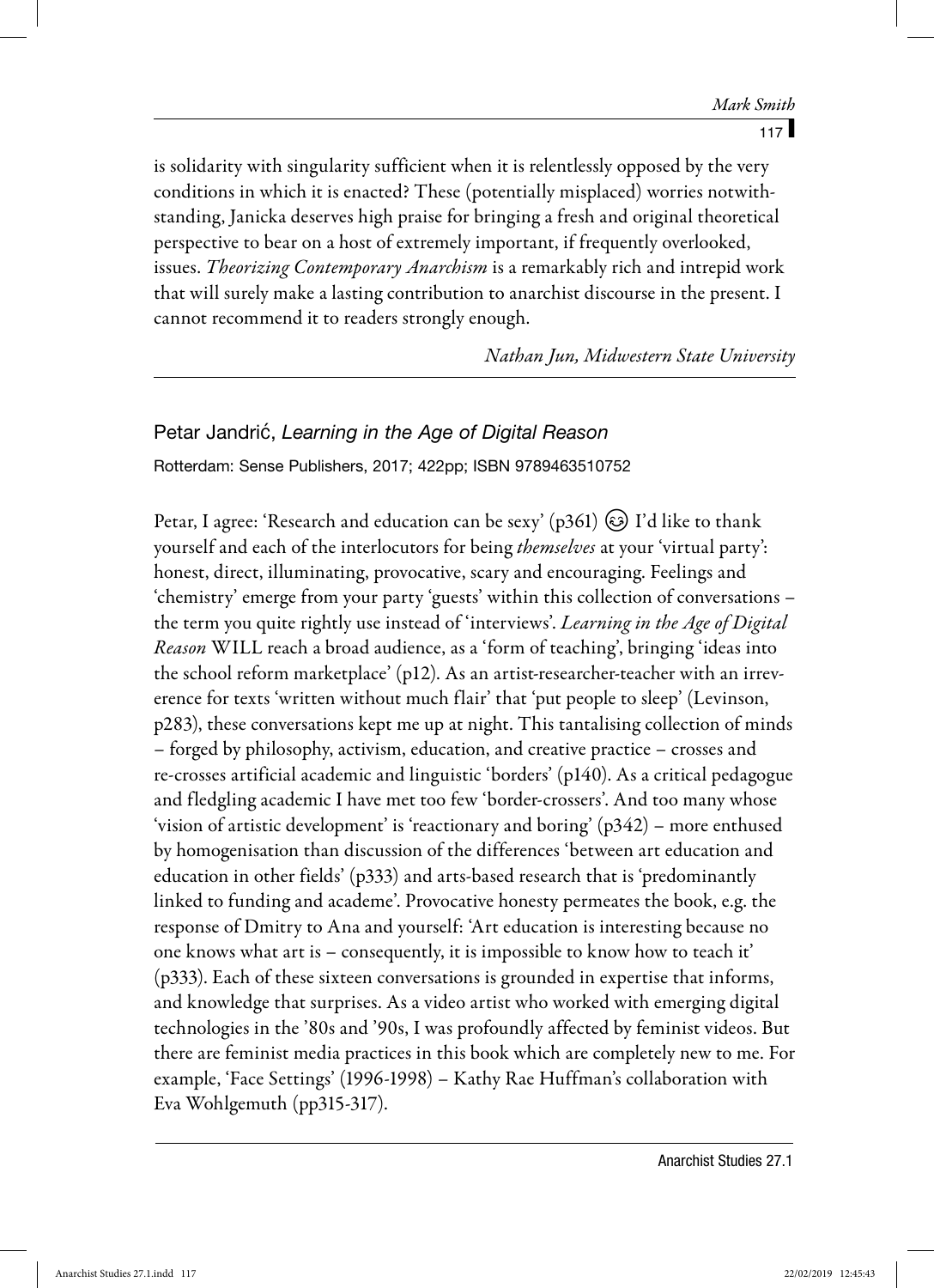$\sqrt{118}$ 

I mentioned my sense of an honesty in this iterative collection of conversations. You acknowledge these conversations have affected your own thinking, research interests and career ambitions, developing towards transdisciplinary 'digital epistemologies, collaborative research, web science, algorithms, knowledge cultures, and the relationships between science and art' (p366). Academic discourse can look askance upon social and intersubjective information. The truth is that anecdotal evidence has 'long historical tails' and that critical discourse about digital technologies is 'only a few small steps from Socrates' (p367). Honesty is necessarily provocative from time to time. For instance, 'academic publishing is a bit like capitalism' (p378); automation spells 'the end of education as we have known it since the Stone Age' (p27); we exist in a digitally enhanced version of Foucault's Panopticon (p45). We're asked to consider that Marxist terminology may be applied to McLuhan's theories on the convergence of media and the 'self-expansion of capital as fixed media capital' (p81). I also resonated deeply with McKenzie Wark's admission that his work is often 'hypocritical theory' – questioning unequal modes of knowledge-production and yet still participating in them (p108). Isn't that true for most of us? Different perspectives on technology abound in these conversations: Paul Levinson (p282) regards the Internet as one of the 'greatest devices for furthering human understanding of human beings', whereas Henry Giroux considers the Internet as poorly analysed, despite being 'enormously political and educational' (p145). Peter McLaren (p163) comments that computers 'have not made us free and independent producers', and Marcell Mars and Tomislav Medak (p255) discuss the symbiosis between information technologies and capitalism, reinforcing inherent contradictions and paving its 'unfortunate trail of destruction'. Other conversers include Howard Rheingold (who coined the term 'virtual communities') who points to the male domination of technology when explaining the obscured contribution of women to technology engineering (p216). And though we may agree with Siân Bayne's critical post-humanist claim that 'online can be the privileged mode' (p203), Fred Turner demands that we recognise that political consciousness is *not* built from the consumption of small-scale technologies and self-expression that uses 'signs, symbols and devices provided for us online largely by the corporate world' (p66).

This book includes genuine responses, 'rather than simply assertion of individual positions' (p364). The conversations feel close to real life, where 'things get messy' (Taylor, p235) and 'jerky' (p192). We live in a weird time. We *all* need to forge alliances, and conversations can help by using language that crosses borders. And when the going does get weird, 'the weird turn pro' (Hunter S. Thompson, p123). Which begs Mackenzie Wark's question (p124): 'How do you produce weird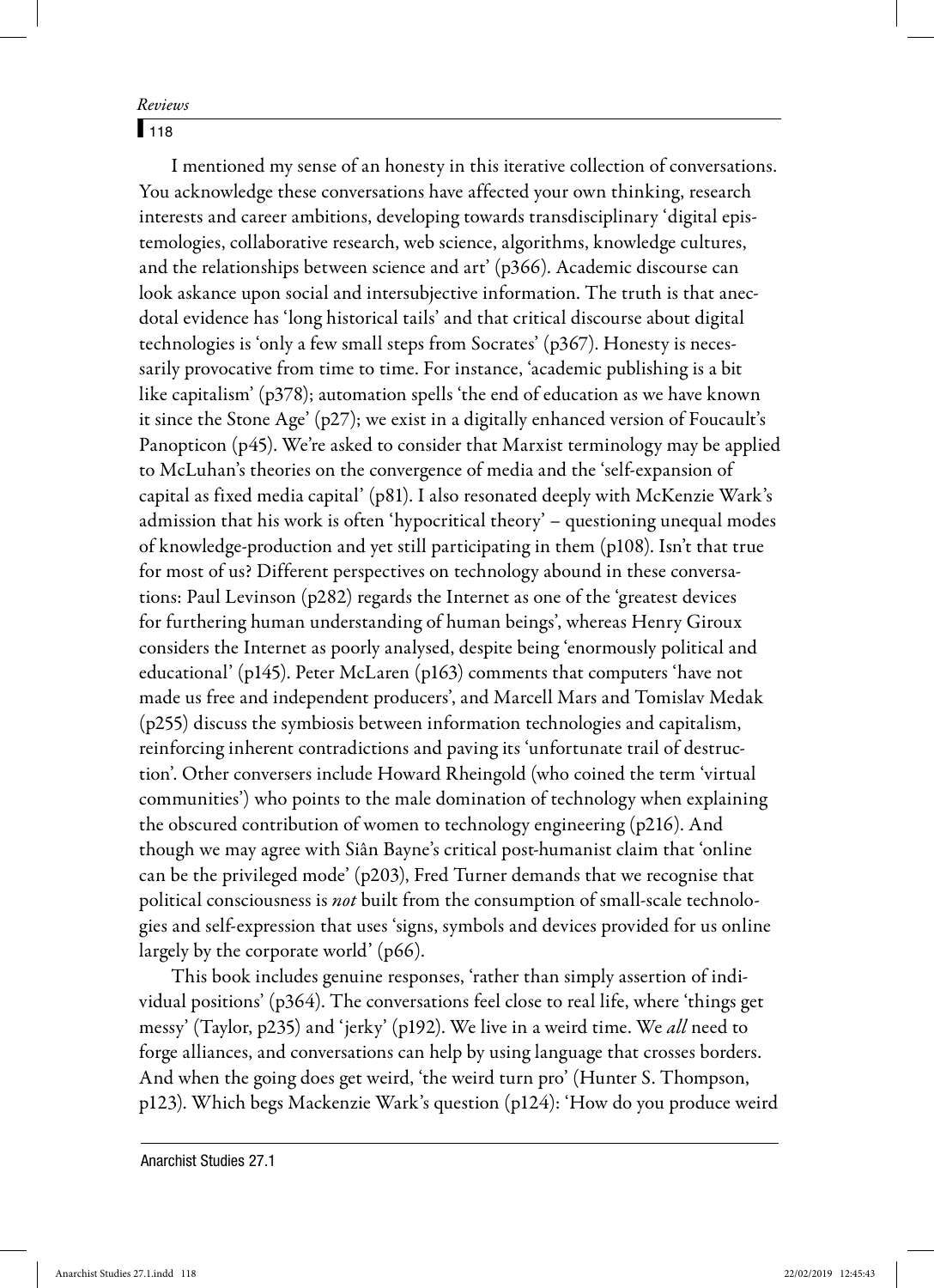people for the weird times we are in?' Now that is a *really* interesting challenge for education. Books like this can only help!

*Mark Smith, Loughborough University*

Peter Harrison, The Freedom of Things: An Ethnology of Control

Fair Lawn, NJ: Transformative Studies Institute, 2017; 288pp; 978-0-9832982-1-2

Peter Harrison's *The Freedom of Things: An Ethnology of Control* offers a compelling analysis of the historical and theoretical limitations underpinning current leftist, liberal, Marxist, anarchist, and 'radical democratic' discourse. Composed of four 'preludes' and ten chapters, the penultimate of which was co-written with Australian Bulwai elder Willie Brim, Harrison explores subjects as diverse as ethnography, labour, violence, community, empowerment, and reconciliation. Harrison invokes an equally myriad array of thinkers, from Hobbes and Rousseau to La Boétie, Clastres, Sorel, Bataille, Badiou, Nancy, Bourdieu, and Roberto Esposito, to name just a few. Beyond its impressive breadth, anarchist scholars will find value in Harrison's study for its forceful critique of ideas that leftist political theory still holds as sacrosanct.

*The Freedom of Things* is organised around three core themes: the intractable limitations inherent to ethnographic method; the distinction between societies of *self-control* ('autonomic' or 'contra-historical') and those of *other-control –* the former referring to non-hierarchical, egalitarian societies, the latter to State formations which manifest an 'impulse to control others' and the acceptance 'of the necessity of such control' (pxi); finally, an ethnology which challenges the notion that society must be construed on the basis of endless productivity.

Following the 'anti-organizational' approach of his earlier *Nihilist Communism*  (2003), the individual chapters of *The Freedom of Things* are less stages in the development of a grand thesis than a series of topical interventions through which these themes resonate. Harrison's opening chapter argues that societies ethnographers perceived as excluded from 'history' are not simply non- or pre-historical, but '*contra-historical*' in that they actively withdraw from the encroachment of the State. In chapters 2 and 3, which contain some of the book's most provocative arguments, Harrison turns his critical eye towards Marxist assumptions that the liberation of humanity's productive forces lead to the liberation of humanity itself. According to Harrison, Marx advocates the freedom *of* labour rather than freedom *from* labour (p67). To move beyond the Marxist narrative of 'ennobled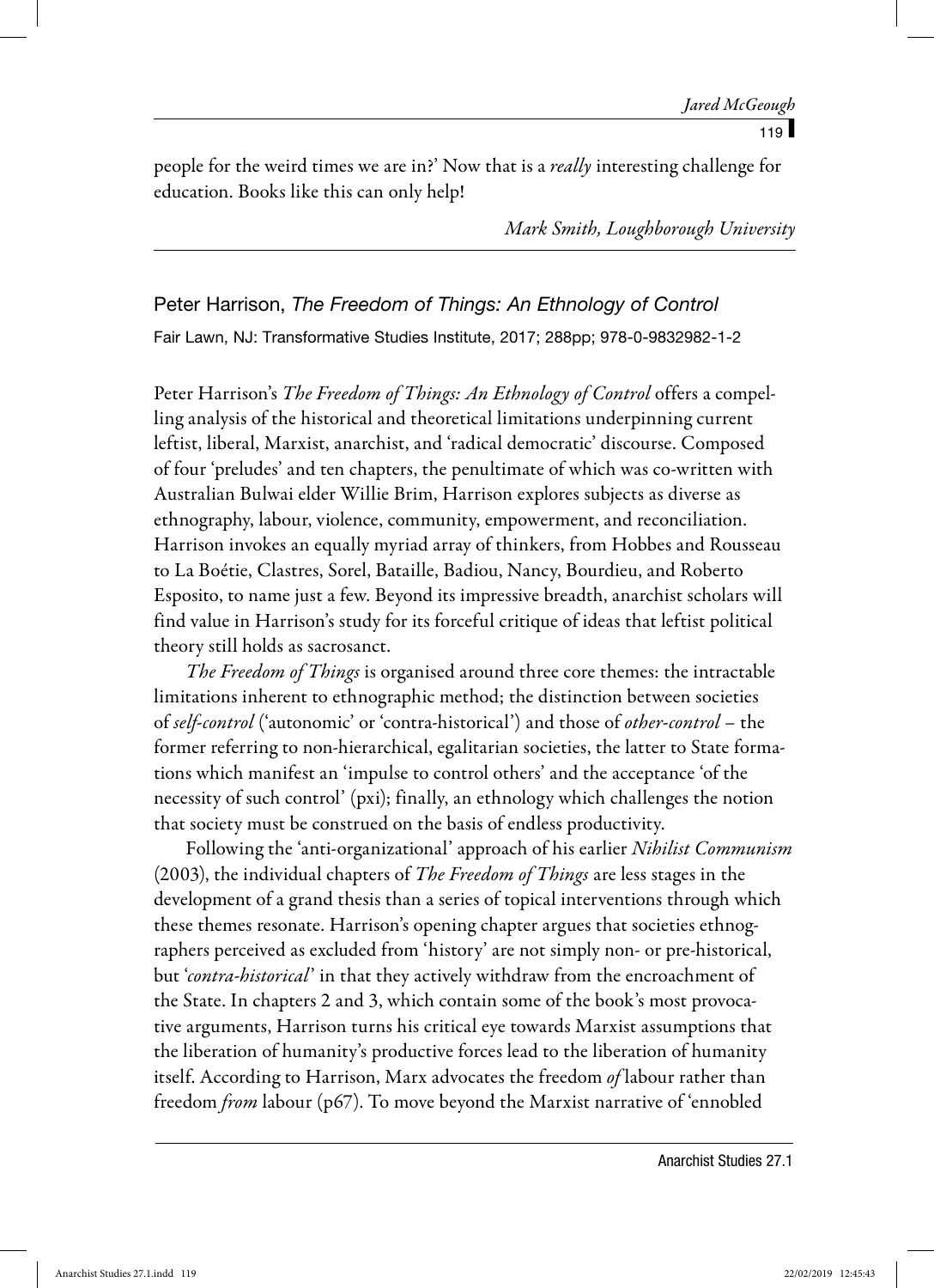### $\Gamma$ <sub>120</sub>

drudgery', Harrison extends Bataille's paradoxical notion of sovereignty, which arises in moments of radical non-productivity, to theorise an ethos of anti-production within contra-historical societies primarily driven not by subsistence, but by a socio-political imperative to maintain autonomy.

Harrison further extends his notion of contra-historical societies to recent theoretical debates on community and violence. In the paradoxical formulation of Nancy's 'community' as an 'impossible but necessary' task, Harrison finds an implicit recuperation of communism as an unsurpassable horizon, concluding that perhaps we should move on from such approaches. In 'Violence', Harrison excavates a contra-historical conception of violence, manifest in tribal practices of feuding and vengeance, which runs contrary to State mechanisms of dominance and submission. Contra-historical violence functions as 'part of the structure of autonomy' (p164) which ensured dispersion between different groups, warding off the unifying and hierarchical structures inherent to State formations.

The study's final two chapters focus on Indigenous concerns, specifically the interrelationship between capitalism, colonialism, education, and Indigenous resistances to them as contra-historical societies. 'Perspective', co-authored with Brim, rethinks capitalism in the context of Amerindian concept of 'soulblindness', a condition in which one 'capable only of seeing one's world, oneself, and all thinking entities as empty things [ … ] within the geometry of economic value'. Perspectivism, conversely, suggests a 'myriad of worlds in which animals live', a 'thinking life we all share' (pp214-15). Perspectivism entails respect for the autonomy and multiplicity of 'worlds', rather than forcing their unity, and a basic acknowledgement that other beings see, think, and feel. The final chapter on 'Knowledge' usefully explores Indigenous knowledge as a 'non-interventionist' process that respect individual autonomy in contrast to Western, institutionalised models of education. In turn, Harrison and Brim rethink how liberal buzzwords like 'empowerment' and 'reconciliation' function as 'processes of assimilation' that recuperate white settler culture by 'smoothing out' a sense of difference central to the autonomy of Indigenous groups (pp243-44).

Harrison is justifiably tentative about offering solutions; indeed, he sees 'solutionism' as something which 'closes down thinking' (pxv). Harrison's study gestures towards a certain value in the withdrawal from 'solutionism' afforded by critical theory, insofar as theory grants the freedom to challenge 'all the modern religions [...] particularly the leftist ones' (pxv). Moreover, Harrison's ethnographic focus provides a wealth of insight that should provide fertile ground for debate over issues of principle, not just practice, within radical politics, the importance of posing *problems* which are themselves forms of theoretical anti-production, and through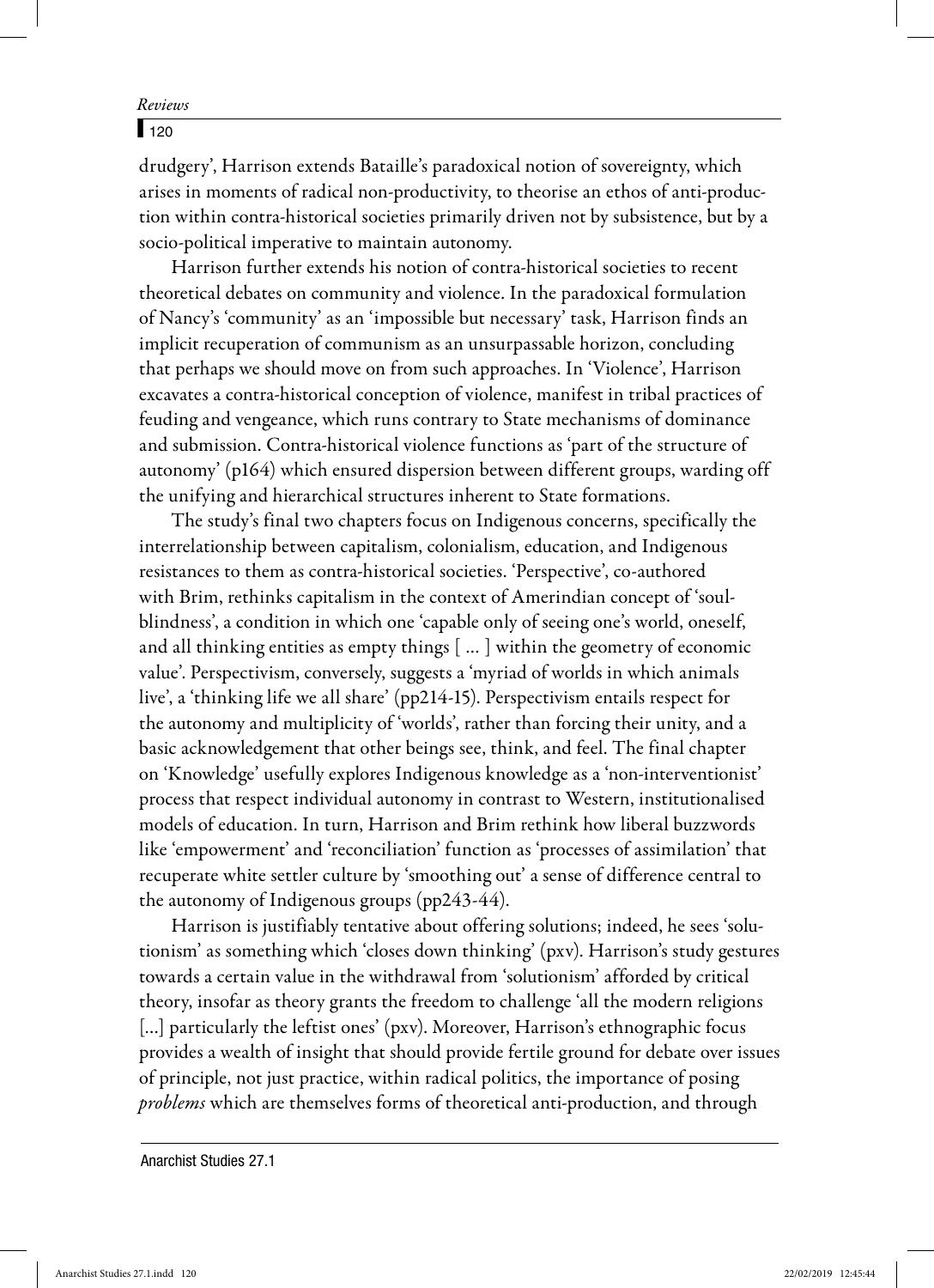which one might offer not just more solutions, but perceive the solutions on offer through a more critical lens.

*Jared McGeough*

Nangwaya, Ajamu, and Michael Truscello (eds), Why Don't the Poor Rise Up?: Organizing the Twenty-first Century Resistance AK Press, 2017

This book offers an excellent and wide-ranging contribution linking poverty to resistance from a variety of radical theoretical and geographical perspectives drawing examples and inspiration from very diverse social movements. Whilst most of the chapters appear to be broadly anarchist or autonomist, they cover a very broad spectrum. It might have been useful for the sake of coherence, had the editors provided a more explicit overview of the theoretical diversity of the book and the basis upon which contributions were selected, and given some consideration to theoretical affinities and tensions across the chapters. This might also have given more of a clue as to the contribution of the book to wider debates in anarchism and radical thought. Nonetheless, the diversity of perspectives taken as a whole provides an intersectional critique that does not privilege class nor any single identity category as a primary axis of oppression, but rather offers multiple perspectives on complex and overlapping forms of oppression and resistance.

I genuinely enjoyed reading this book, in large part due to the diversity and vibrancy of the movements and contexts that it examines. Some chapters focus on case studies of grassroots, leftist and anarchist movements and communities of resistance (e.g. Vasquez; Khasnabish; Araujo; Pilar and Wilson; Wood); some on understanding the conditions which promote undesirable/right-wing ideology or movements (e.g. Berardi; Cummings; Jun); whilst others engage in structural critique in order to understand why movements have failed to emerge, or were unsuccessful, in specific contexts (e.g. Chimurenga; Nangwaya; Brucato).

The book is divided into two sections, 'The Global North' and 'The Global South'. It is great that the editors have attempted to incorporate geographical diversity, as it is certainly true that poverty has many levels of meaning which are complexified at a global scale. Without wishing to undermine the diversity and appropriateness of the examples, it is worth pointing out that of the seventeen chapters of the book, North and South America are very strongly represented, with most of the chapters drawing on examples based in North America, Latin America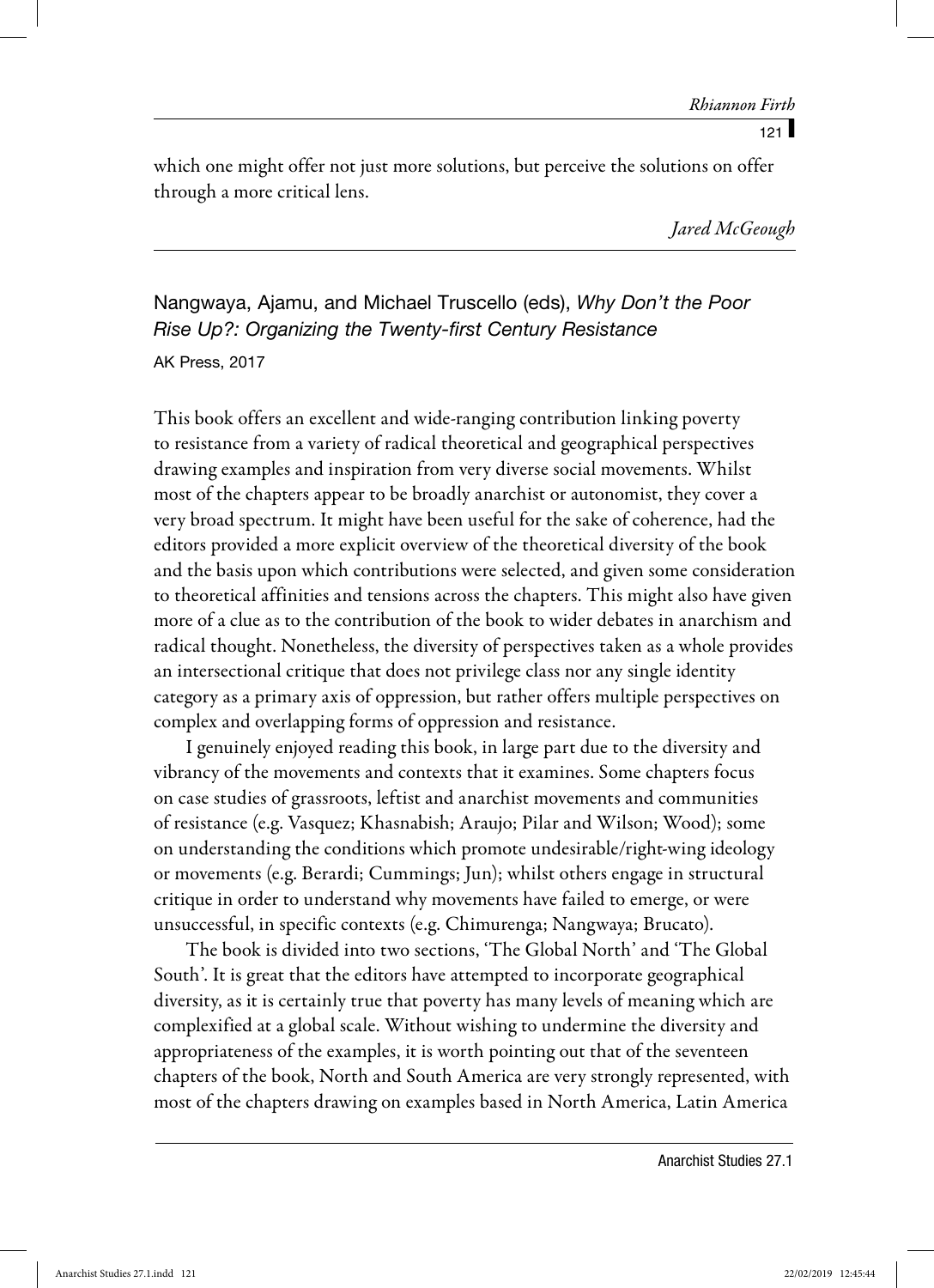#### $\sqrt{122}$

and the Caribbean. Berardi's brief chapter nods towards Europe and the final three chapters of the book are based in Africa.

As the title might suggest, the anthology is constituted by a series of replies to the question: 'Why don't the poor rise up?' The provocation was posed by Thomas Edsell in a *New York Times* editorial, whose own response assumes an electoral approach which the editors take to belie the autonomy of the poor (p8). The question itself is not unproblematic, and many of the chapters in the book begin by unpacking or problematising its terms. Khasnabish offers the most sustained critique of the question, arguing its terms are awash with 'liberal sentiment and capitalist alienation': 'the poor' implies a 'they' which is a homogenous entity, which is objectifying and class-reductionist, and like the language of 'allyship' relies on 'an endless deferral of responsibility on the part of the socially privileged speaker' (p120). Selemeczi in conversation with Eloff cautions against naming the political subject in advance, arguing that the collective political subject emerges from the moment of disrupting the order of assigned categories. Araujo also problematises 'the poor' as a category of resistance, arguing the terminology and associated metrics of poverty are essential to the functioning of capitalism  $(p201)$  and promote a policy discourse which ignores and represses other definitions of richness such as resourceful and well-organised community life. Other chapters question whether 'rising up' is the terminology one might wish to use for an anarchist revolution (p121, p155). Furthermore, as several of the chapters argue and illustrate, 'the poor' frequently *do* rise up, but often their struggles are misrecognised as apolitical, because those who are rising up are black and historically portrayed as 'anti-citizens' and criminals so they are violently repressed (Brucato); or they are misrecognised as apolitical because they deal with grassroots struggle or they lack demands and are therefore incomprehensible to representative politics (Eloff and Selemeczi); or they are subdued or quashed through censorship and repression (Vasquez). Khasnabish argues a better phrasing of the question might be: 'why are robust, powerful, and resilient mass movements for radical social change so conspicuous in their absence in the global north?' (p121).

Whilst a recurring theme is therefore that the poor do, in fact, rise up frequently, chapters in the book also provide an array of answers that tackle the question whilst questioning the terms. A recurring theme is division, separation and alienation. Many of the chapters address the idea that the attitude of the economic and cultural centre is to 'divide and rule' that much larger group which constitutes the 'margins' (p234). Examples of dynamics which divide this potentially revolutionary force include neoliberal ideological constructions of religion (Jun); culture (Nangwaya; Sheikheldin); race (Brucato; Chimurenga; Akuno; Cummings); gender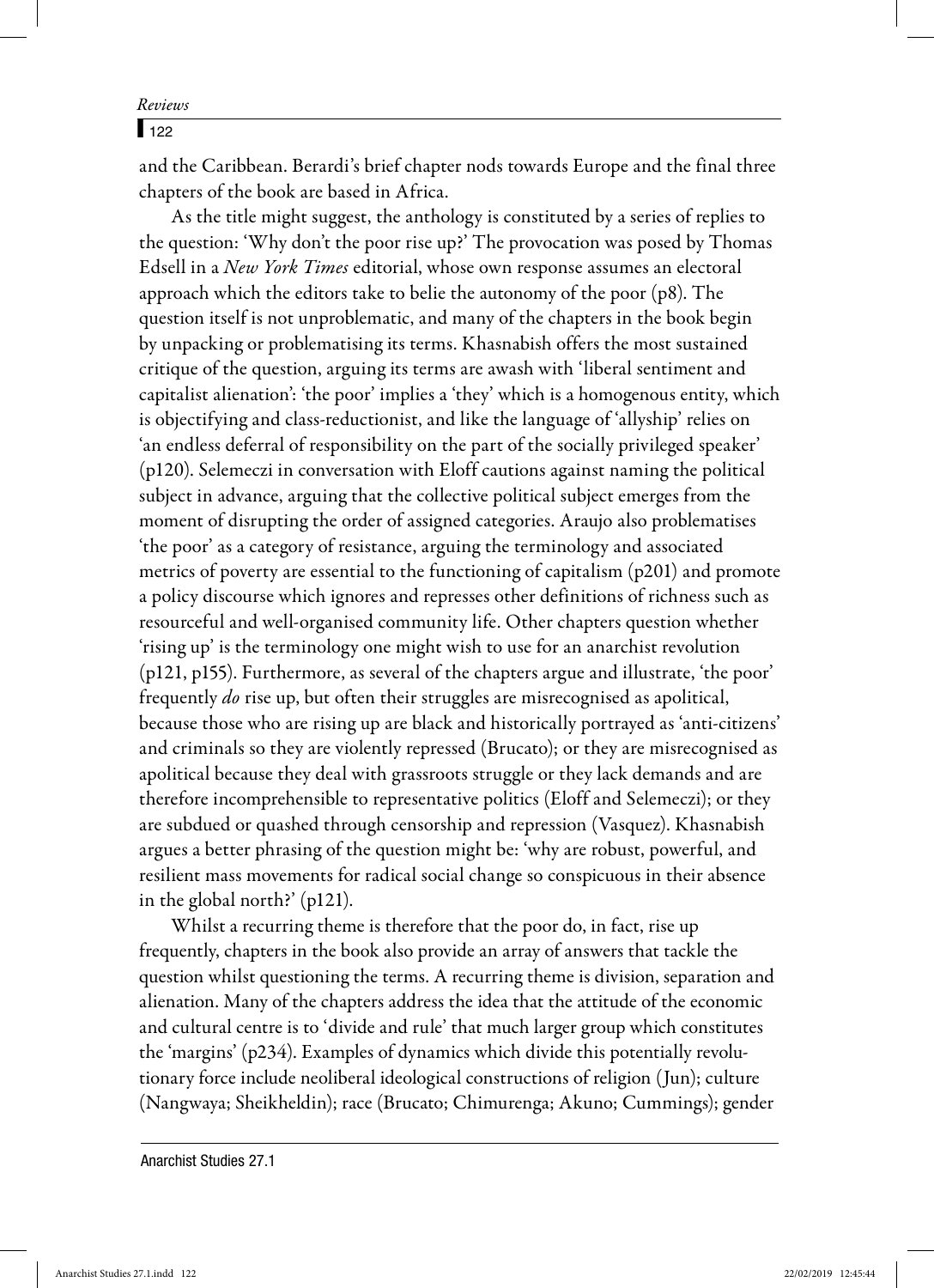(Cummings; Carlson); and the pitting against one another of public and private sector workers (Cummings). The division of the left by identity politics is also seen to be a problem; and one which not only weakens the left but creates a script which can be flipped and appropriated by the Alt Right (p103). Only Jun explicitly uses the language of 'false consciousness' (p134) but many of the chapters deal with the idea that ideological factors are a particular obstacle to sustainable organising (Brucato; Chimurenga; Cummings; Khasnabish; Berardi; Nangwaya).

The book is sparser on solutions for praxis than elaborations of the problem, which is predictable given the negative phrasing of the question. In some ways, this is a real lack given that the strength of anarchism lies in its connection of theory with living movements. Indeed Eloff and Selemeczi foreground the issue of epistemology, encouraging deep examination of the relationship of academics to the movements they write about. Whilst the book is replete with excellent case studies of living movements, sometimes chapters slip into the trap of writing about, rather than for these movements. Nonetheless, I think that the anthology as a whole does have an implicit coherence which unites many chapters and develops the praxis of the book itself (if one takes publishing to be a practice, which of course it is), and this coherence lies in the importance of developing and building a conscious and critical political culture. Some of the chapters touch upon this explicitly, simultaneously addressing themes of a divided left and of a divided and alienated 'poor' by thinking through the conditions for developing political culture. Suggested means for doing so include connecting to other struggles and radical ecology (Khasnabish); telling stories of prior struggles (Khasnabish; Kimara); and through political education and pedagogy (Phillip; Sheikheldin). It is here that the contribution is strongest; because the book itself can act as a critical act of culture and a pedagogy for movement organising.

*Rhiannon Firth, University of Essex*

## Daniel Loick, Anarchismus zur Einführung

Hamburg: Junius, 2017; 256pp; ISBN 9783885067689

Almost a dozen years have gone by since the publication of a German language introduction to the topic of anarchism (Degen and Knoblauch's *Anarchismus,*  2006; Stowasser's *Anarchie!*, 2007). Last year, the publisher Junius filled this lacuna with a new book as part of their renowned *zur Einführung*-series. In the late 1980s, this series had already presented two volumes on the life and work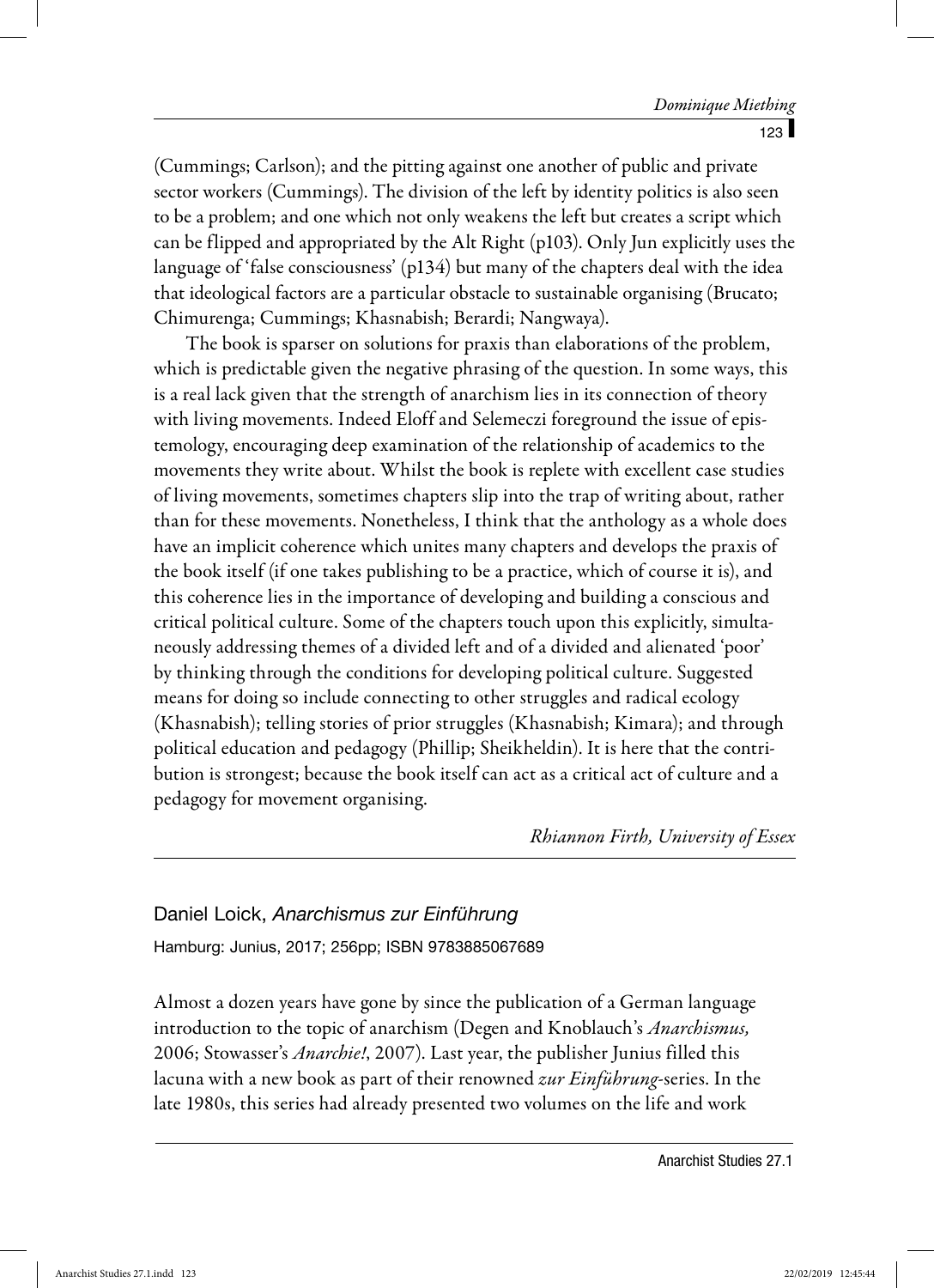## $\sqrt{124}$

of Gustav Landauer (by Siegbert Wolf, 1988) and Peter Kropotkin (by Heinz Hug, 1989). Daniel Loick has now penned the newest addition to this endeavour. Already issued in a second edition, the book provides an admirable survey of anarchism, whose adherents carry the notion in their hearts that 'life in freedom and without violence is possible' (p9). Loick's introduction certainly arrives as proof that the explosion of anarchist studies in the English-speaking world over the past decade has had a discursive ripple effect elsewhere. In Germany, for instance, the founding of the journal *Ne znam. Zeitschrift für Anarchismusforschung* by Phillippe Kellermann and the publication of *Den Staat zerschlagen! Anarchistische Staatsverständnisse* (Nomos), edited by Peter Seyferth, both in 2015, may be seen as two additional indicators of this development.

Loick divides his book into four chapters. The first examines anarchism from three different angles: a political philosophy, a political movement, and a way of life (*Lebensform*) (pp9-47). The second chapter discusses anarchism's 'main currents and most important representatives' (pp48-103). Particularly remarkable is the author's apology for reproducing a conventional account of allegedly representative anarchists: 'Introductions and overviews perform canonizations, that is, a stipulation as to which contents, arguments, styles of writing or kinds of knowledge are seen as relevant. Because universities, publishers and the media in the existing society are also structured through hierarchies and domination, certain positions (above all: white, European, male) are privileged and others (above all: non-white, non-European, non-male) are denigrated or excluded'. (p48f). Nevertheless, Loick does not draw upon earlier attempts at 'blasting the canon' (Ruth Kinna and Süreyyya Evren, *ADCS,* 2013).

The third chapter is the most comprehensive and interesting one. On roughly one-hundred pages, the author analyses what to him are the most important 'motifs and discourses' (pp104-211) within the anarchist tradition: 1) freedom between individual and community, 2) the state, 3) capitalism and anti-capitalism, 4) gender relations, 5) (post-)colonialism and racism, 6) ecology, 7) modes of action and organising, and 8) theory of transformation. Unfortunately, references to the pacifist strand from Leo Tolstoy to Bart de Ligt remain marginal. Still, even well-versed readers may look forward to stimulating thoughts, e.g. a pronounced criticism of the consensus-principle favoured within many anarchist groups (p139; p215), or the proposal to flesh out an aesthetic notion of freedom, capable of clearly demarcating anarchism from all other political ideologies (p117f).

Revisiting the implications of Proudhon's slogan 'Anarchy is order without domination' in the fourth chapter, Loick's pleasant writing style changes. In contrast to the other chapters, a stronger academic jargon suddenly characterises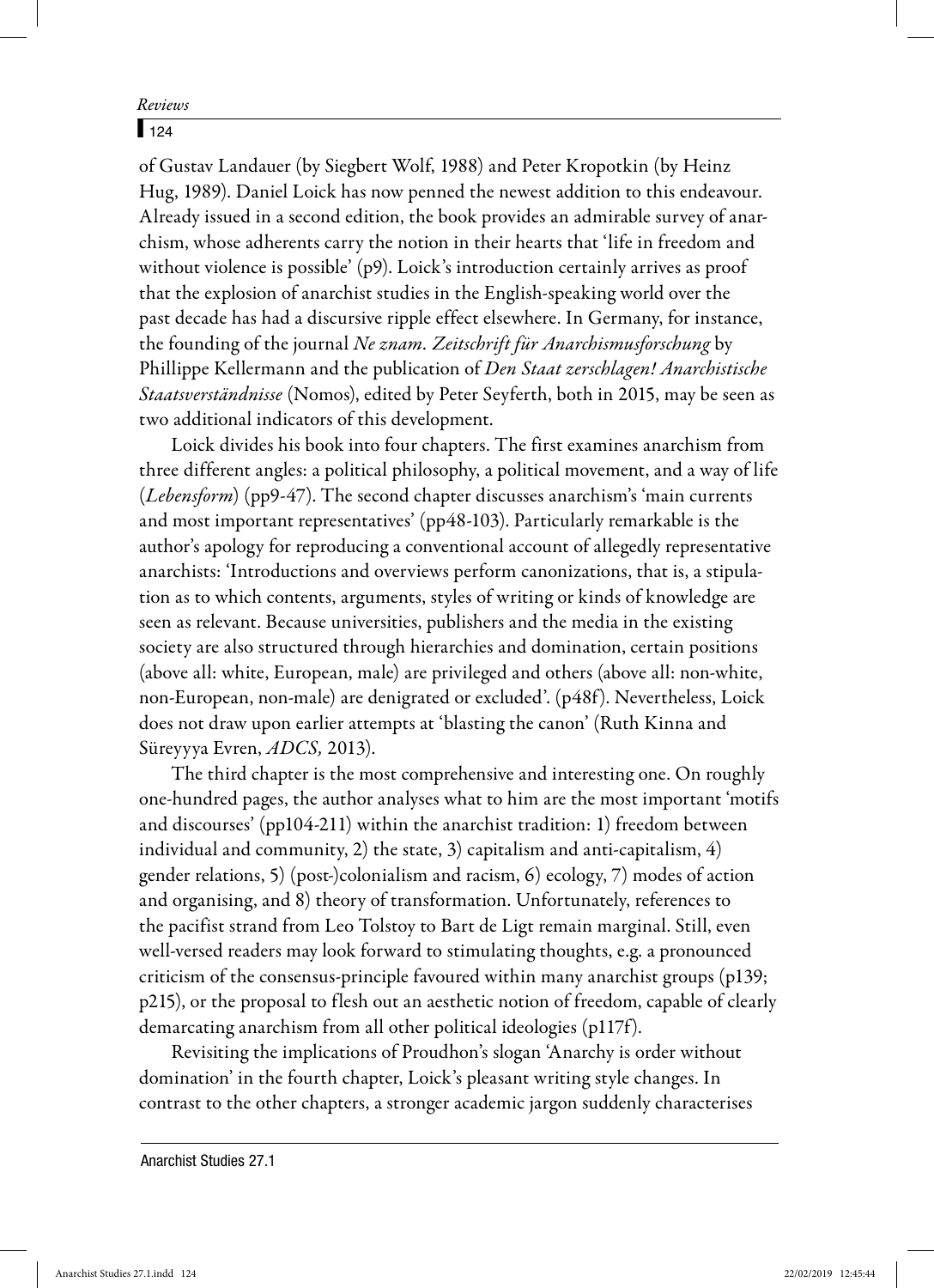the nevertheless convincing final plea for future theoretical engagements with anarchist theory. These, according to the author, should primarily happen in the areas of theories of freedom and democracy as well as social and post-colonial theory.

Bearing in mind that Loick's highly recommendable book is an introduction (!), his nuanced account of anarchism does justice to its many manifestations. The book handles the subject without trivialising it, while illustrating his arguments with current examples. A decisive difference to other texts of this kind is this: instead of treating the matter self-referentially, Loick relates anarchist ideas and practices to authors such as Hannah Arendt, Nicos Poulantzas, Isaiah Berlin und Giorgio Agamben. Finally, one of the greatest strengths of the book is the confrontation of uncomfortable challenges to anarchism in the twenty-first century. For example, the lack of a 'theory of an *alternative globalization* […] This would, among other things, consist of a concept for making political decisions of global reach. The unjust distribution of global resources as well as the current technological potentials, whether in the shape of the internet, international traffic, or, in the extreme case, energy production in nuclear power plants, all make decisions necessary that would have such great consequences and effects that they cannot be taken by a commune alone but require binding international coordination and cooperation' (p140). The chance to grapple with this future is precisely the project opened up by the book's skilful interlinking of anarchism's past and present.

*Dominique Miething, Freie Universität Berlin*

# Andrew Kolin, Political Economy of Labor Repression in the United States

Lanham, MD: Lexington Books, 2017; 436pp; ISBN 9781498524025

Numerous students of industrial relations in the United States have observed the paradox of the intense militancy of workers asserting their dignity in the face of employers' hostile behaviour and the trade unions' lack of power. Andrew Kolin deepens our understanding of this paradox by analysing the sources and the instruments of employers' power. In a densely detailed, albeit at times disorganised, study, the author develops his thesis that capital '''institutionally" excluded' labour from power by establishing a monopolistic control over the means of production, and also excluded labour from assuming a 'primary role as a decision maker in the state' (pxii). These twin sources of power allowed employers to exercise both covert and overt repression of workers' collective action.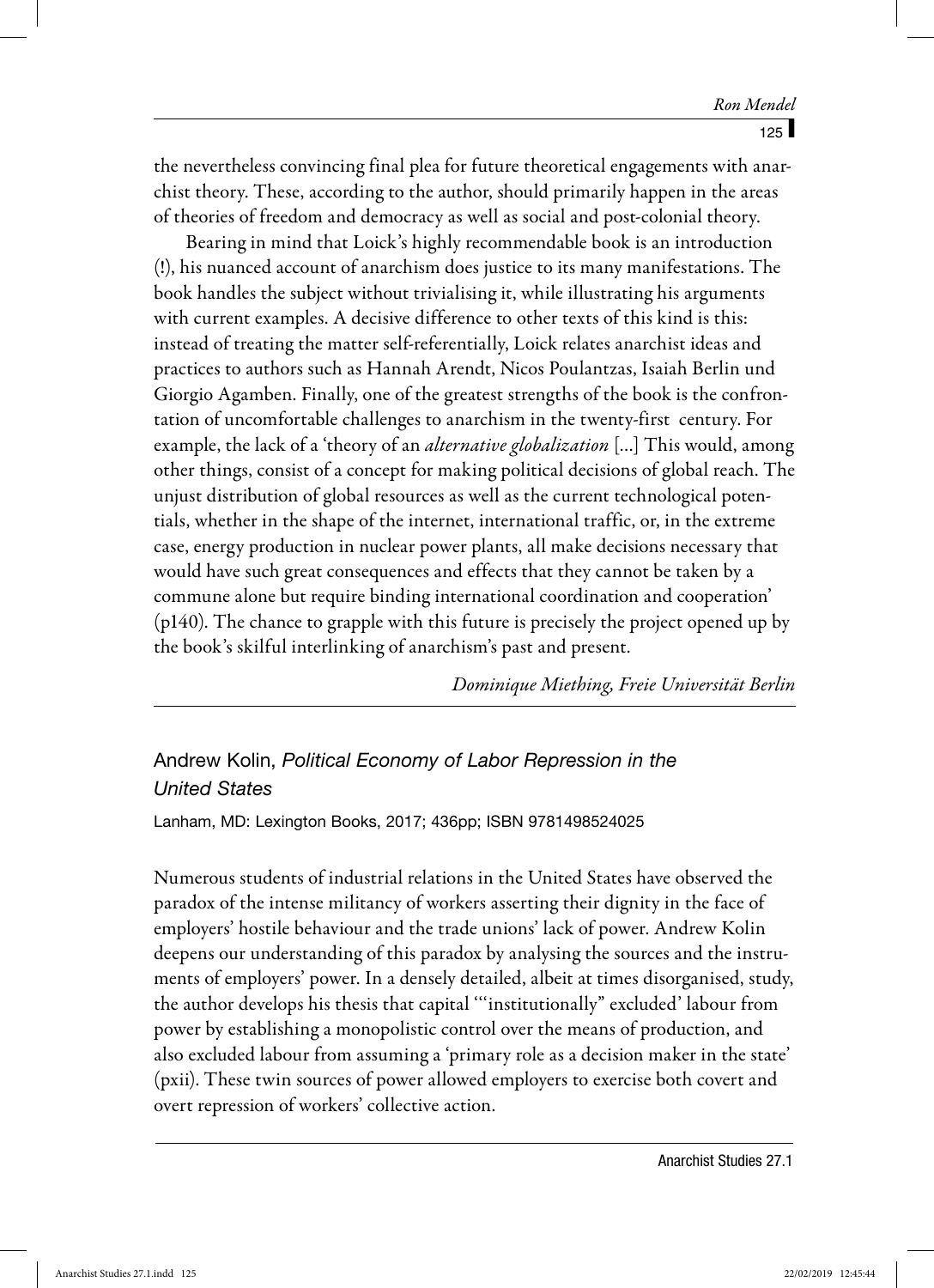$\Gamma$ <sub>126</sub>

The book examines the power relations between capital and labour from the formative period of the US following the American Revolution until the contemporary period when neo-liberal policies have resulted in decimation of trade unions and collective bargaining. In the process of discussing the emergence of commercial and manufacturing elites, the growth of the factory system, and the transition from entrepreneurial to corporate capitalism, Kolin emphasises the consequences on workers ability to defend their interests.

The author meticulously probes the process by which workers were denied power over the sphere of production and thereby control over their working conditions. This dis-empowerment began ironically during the period of the American Revolution when, notwithstanding the democratic political ethos, economic elites achieved dominance over the 'organisation and trajectory of the economy' (pxiv) The nineteenth century saw a strengthening of capital's control with the undermining of skilled craft labour. The ascendancy of monopolies during the late nineteenth and early twentieth centuries systematically defanged organised labour's capacity to resist, by deploying private police forces, spies and agent provocateurs, and turning to the judicial system to curb strikes and boycotts.

Labour was not a passive victim of this regime of repression. The Industrial Workers of the World (1905-1921) mounted a challenge by aiming to establish One Big Union to attain the emancipation of labour through workers' control of industry. Likewise during the Great Depression and New Deal (1929-1941) workers waged mass strikes aiming to gain union recognition in the previous unorganised mass production industries.

The employers responded to the threat of the IWW by granting some recognition to the American Federation of Labor (AFL). In addition the state, during the upsurge in the 1930s and the Second World War, adopted a twin-tract strategy of mediation and pacification of labour by accepting the Congress of Industrial Organisations (CIO) and AFL as 'junior partners in the policy making process' (pxxv) and collective bargaining as long as it did not challenge capital's control over the workplace.

The accommodation that existed between capital and labour in the mid-twentieth century, unravelled, starting in the 1970s, as de-industrialisation, the downsizing of business operations, capital flight and employers' strike breaking efforts took their toll on workers. By the twenty-first century union density plummeted from a high of thirty-five percent in 1955 to about ten percent and down to six percent in the private sector and real wages fell despite gains in labour productivity.

Kolin offers an alternative to this bleak picture by underscoring the potential opportunities of 'non-market and non-profit interactions' within the capitalist system to 'liberate labour' (ppxxxi-xxxiii). A shift in focus to 'quality of life' issues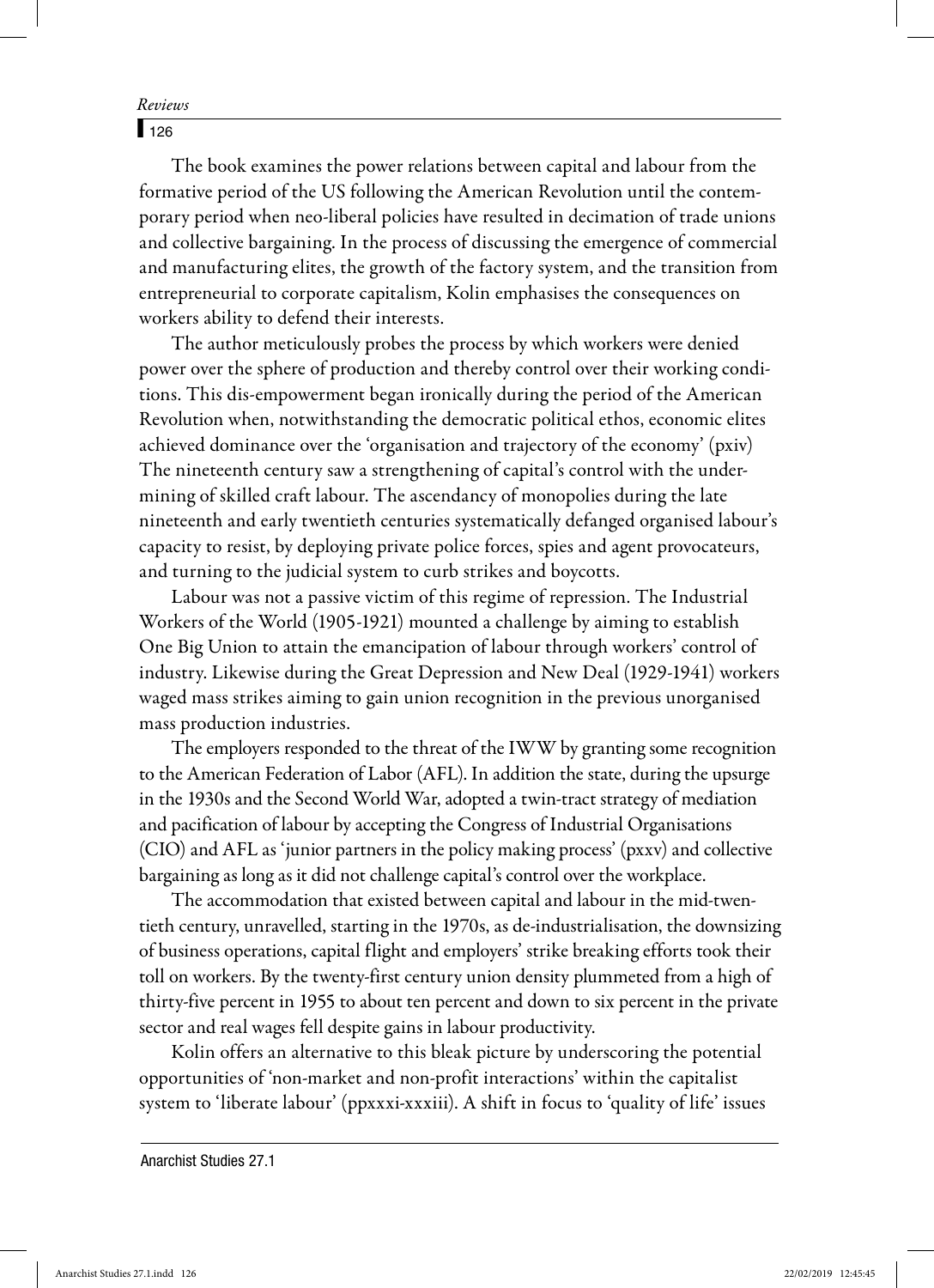such as education, public services and discrimination could reposition labour as a movement of workers beyond their workplace and as a vehicle for political change in the United States.

Notwithstanding a cumbersome structure and a narrative prone to repetition, Kolin makes an important contribution to our understanding of how capital has thwarted labour's capacity to fulfil one of its historically fundamental aims, that is, workers' emancipation.

 *Ron Mendel, University of Northampton*

# L.A. Kauffman, Direct Action: Protest and the Reinvention of American Radicalism

London & New York: Verso, 2017; 236pp; ISBN 9781784784096

Written from the perspective of a participant and observer, Kauffman's book provides an accessible and engaging history of four decades of social movement activism in the United States. She begins her tale with the national action against the war in Vietnam known as Mayday in 1971 and concludes with the 2014 actions in response to the police killing of Michael Brown in Ferguson, Missouri. The culmination of decades of work, the book tells the story of radical politics in the US "through the lens of direct action: the fierce, showy tradition of disruptive protest employed by many of the era's most distinctive and influential movements" (px).

The broad outline of Kauffman's narrative is quite familiar to most radical activists and scholars. All the exemplars are present – Murray Bookchin and Dave Foreman, Starhawk and the Combahee River Collective, ACT UP and CISPES, Washington and Seattle, Occupy and Black Lives Matter, and many more besides. People who have lived through and participated in these struggles can easily insert themselves and their own experiences pretty much anywhere in the story she tells. The people, organisations, movements, and tactics described in the book come to life again – revealing their origins, concerns, and vitality. People who have studied radical history can again review the life cycle of past political causes, ponder once again the innovations and limitations of notable struggles and tendencies. Kauffman traces the rise of identity politics, the advent of intersectional analyses, and the challenges of organising across lines of political tendency, race, gender, and sexual orientation. Readers learn about the utility of affinity groups and the tyranny of structurelessness, tactics such as monkey-wrenching and puppetry, and strategic approaches such as prefiguration and consensus decision making.